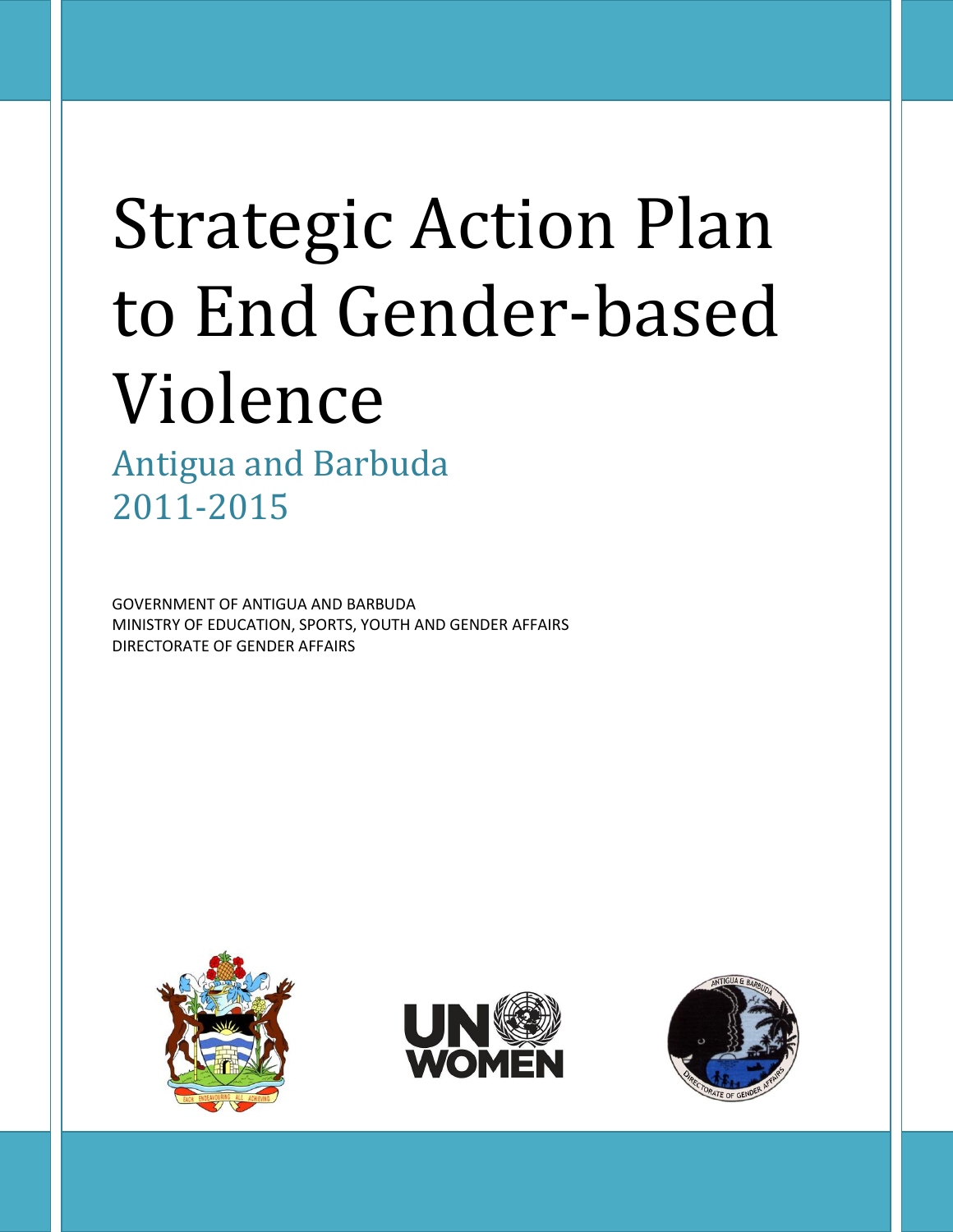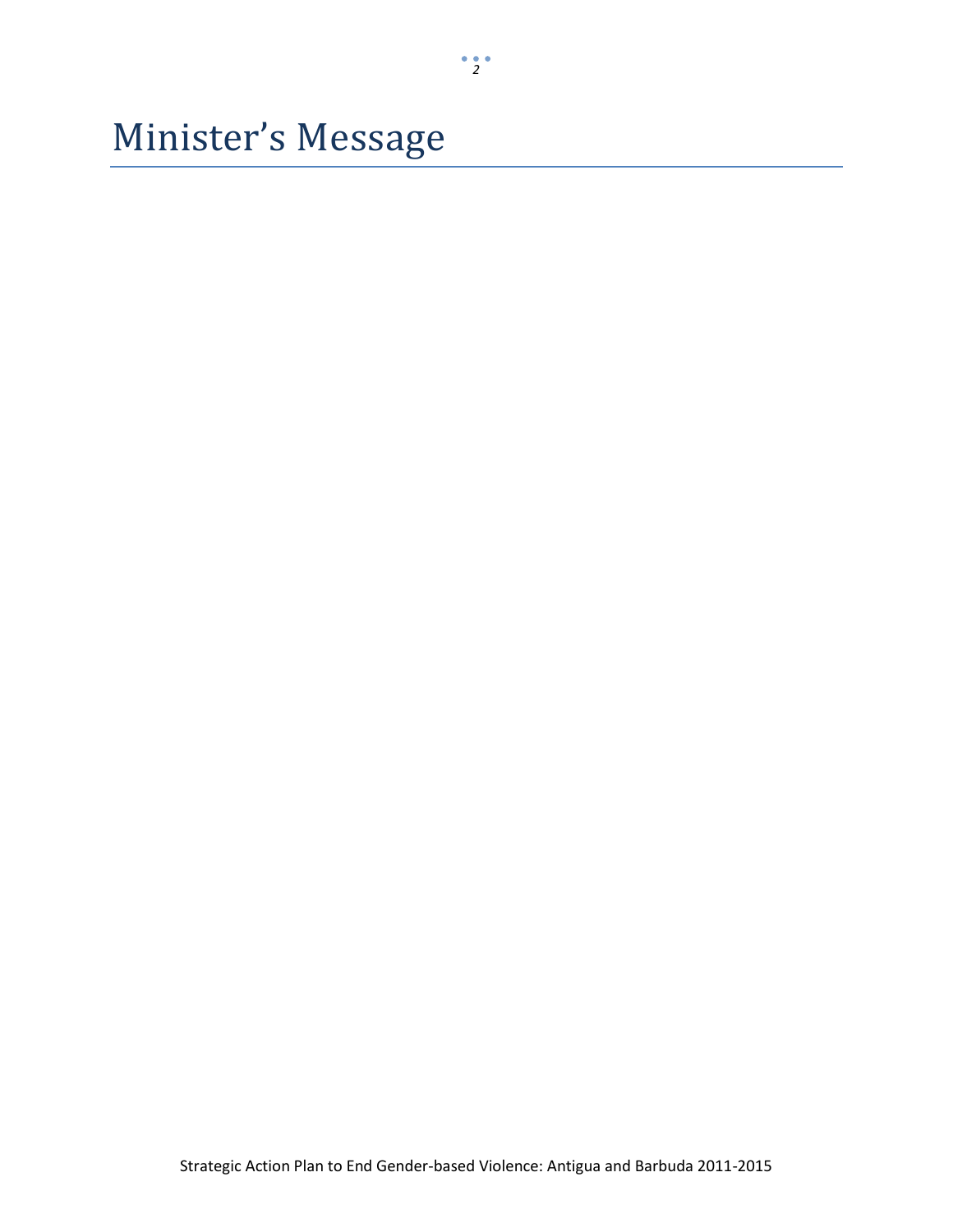## **Contents**

| Introduction                                                           | 3  |
|------------------------------------------------------------------------|----|
| Vision & Principles, Goals & Outcomes                                  | 9  |
| Leadership and Accountability                                          | 10 |
| I. Review, Adopt and Implement Protective Laws and Policies            | 11 |
| II. Prevention: Advocacy, Community Mobilisation and Raising Awareness | 13 |
| III. Building Capacities for Effective Case Management, Care, Support  | 15 |
| Coordination and Implementation of the National Strategic Action Plan  | 18 |
| Implementation of Strategies and Approaches                            | 20 |
| Conclusion                                                             | 22 |
| <b>ANNEXES</b>                                                         | 23 |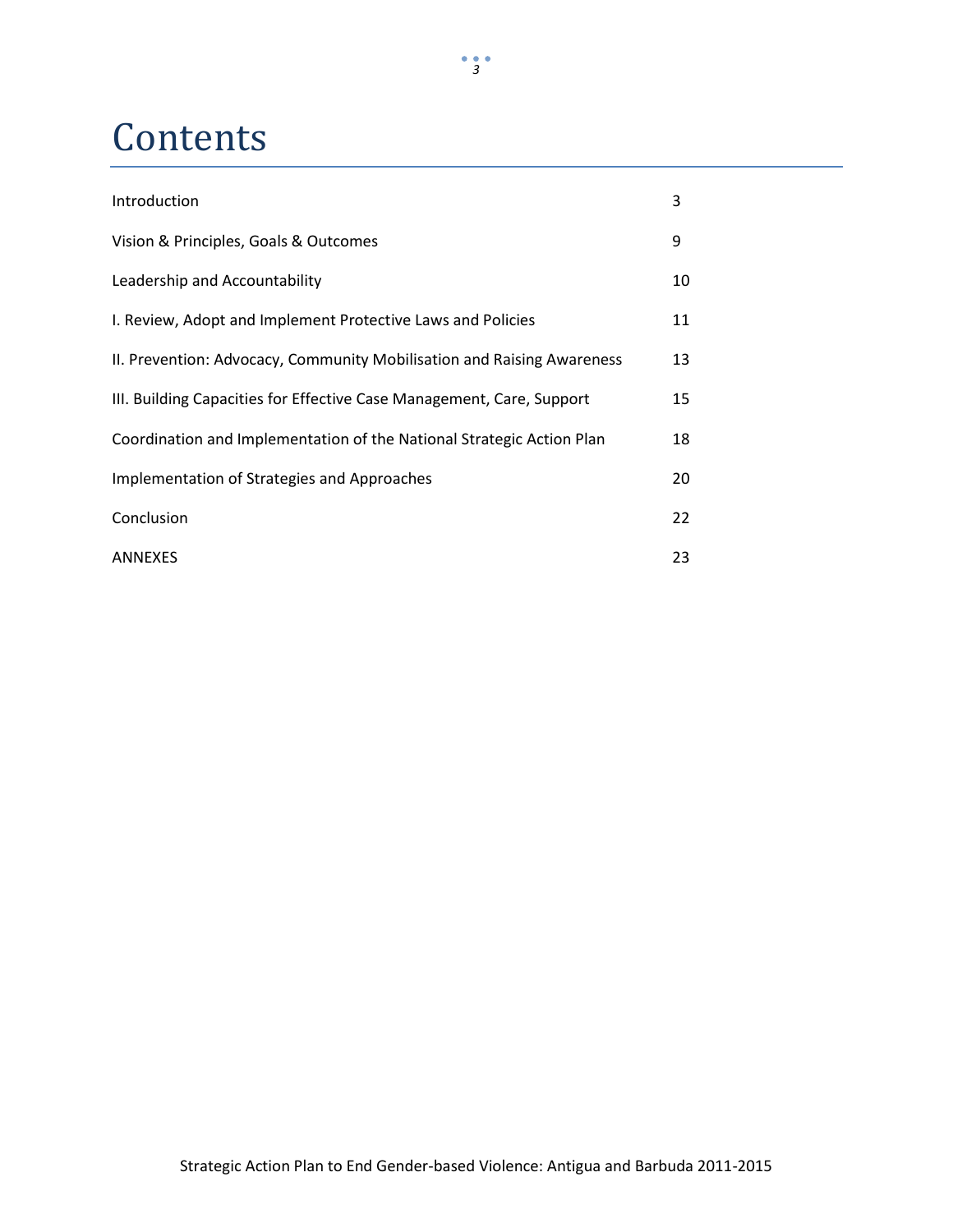### Introduction

Gender-based violence is a serious, pervasive problem that affects communities across Antigua and Barbuda. Gender-based violence devastates lives – it has no place in society and it will not be tolerated.

The government is committed to ending violence against women. With the support of UN Women, the United Nations Entity for Gender Equality and the Empowerment of Women, in 2008, the Government of Antigua and Barbuda, in collaboration with the Association of Caribbean Commissioners of Police (ACCP) embarked upon a three-year initiative to strengthen the capacity and accountability of the state and community-based actors to end all forms of gender-based violence. This initiative introduced a comprehensive approach, focused on preventing gender-based violence and improving support for abused women and their children when it does happen. By working in partnership with organisations and professionals in the community, health, education, social services and justice sectors, much has been accomplished.

We have learnt from best practices and supported the roll-out of a specialist infrastructure to protect and support victims, including the following:

**Sexual Assault Referral Centre (SARC)** is a one stop location for victims of sexual assault to receive medical care and counseling and enabling the collection of forensic evidence. This was established to enable police, counselors, advocates, health care professionals, prosecutors, courts and specialist services to work together to identify and track sexual violence cases, support victims and bring more offenders to justice.

**Sexual Assault Nurse Examiners:** trained specialists nurses providing independent advocacy and support to victims. In 2010 the first 20 nurses were trained as Sexual Assault Nurse Examiners (SANE).

We have also recognised the need to raise the standards of our services, as informed by the statecommissioned High Level Task Force on Sexual Violence and Assault, which completed its assessment of the health, judicial and social services sectors in Antigua and Barbuda in 2009. Training for frontline staff became a priority; and the police, nurses, counselors, social workers and advocates received training. The Police Force maintains a range of specialist staff, such as institutionalization of the Sexual Offences Unit. Specialist training programmes have been dedicated for those working particularly closely with victims of violence. All survivors have the right to a high standard of support, and the provision of an enabling environment that ensures they will not be victimised by processes and institutions expected to uphold their rights.

We are building on a national, regional and international knowledge base to introduce **Antigua and Barbuda's Strategic Action Plan to End Gender-based Violence**. The informed perspectives of the UN Women-ACCP "Strengthening State Accountability and Community-based Action to End Gender-based Violence" Project, the work of the High Level Task Force, and the CARICOM Action Plan for Social Development and Crime Prevention serve as models for this Action Plan, taking a coordinated and collaborative approach to prevent gender-based violence and improve support for survivors. We will work across ministries and with women organisations to implement public education campaigns, develop and deliver training and enhance the service system response over the next five years.

Over the years, our efforts have been guided by the advice we have received from survivors and their advocates. This advice is helping us take concrete steps to make system-wide improvements where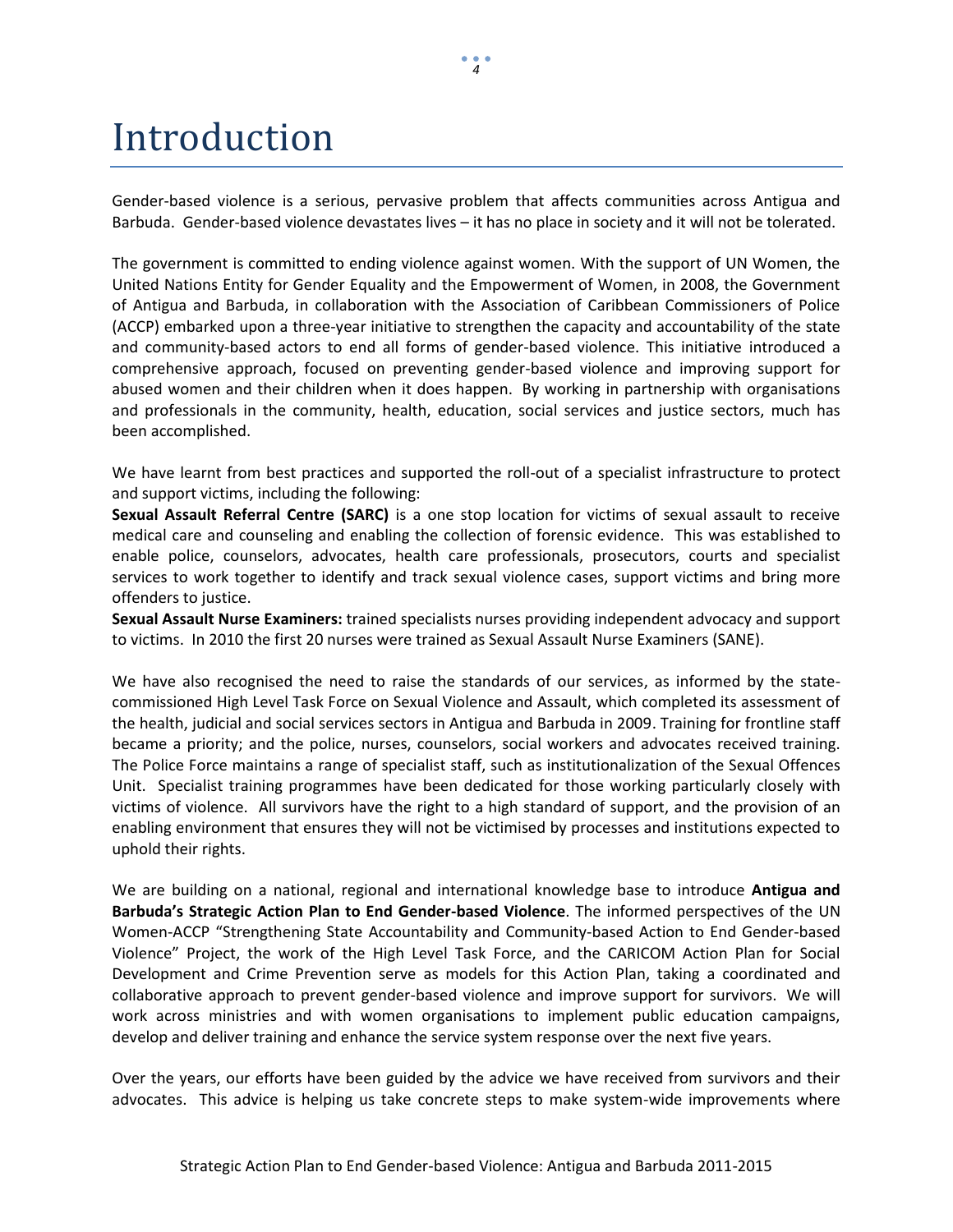gaps exist, while laying the groundwork for the future. We will continue to seek the guidance of organisations and other experts as we implement the Strategic Action Plan.

#### *Scope of the Action Plan*

Gender-based violence can take many different forms. **Gender-based violence (GBV) is violence committed against individual or group, on the basis of their gender. It includes any act or threat thereof, which results in or is likely to result in physical, sexual, or psychological harm. Gender-based crimes are most often perpetrated by men against women, and thus interchangeably referred to as Violence Against Women (VAW)**.

The United Nations Declaration on the Elimination of Violence against Women has defined violence against women as ― "any act of gender-based violence that results in, or is likely to result in, physical, sexual, or psychological harm or suffering to women, including threats of such acts, coercion, or arbitrary deprivation of liberty, whether occurring in public or private life". An alternative definition is provided by the UN Convention on the Elimination of All Forms of Discrimination Against Women (CEDAW) as "violence directed at a woman because she is a woman or acts of violence which are suffered disproportionately by women". The UN Declaration makes the link between gender-based oppression and violence against women clear, in emphasising that violence against women is a manifestation of historically unequal power relations between men and women, which have led to the domination over and discrimination against women by men and to the prevention of the full advancement of women.

Gender violence occurs in both the 'public' and 'private' spheres. Such violence not only occurs in the family and in the general community, but is sometimes also perpetuated by the state through policies or the actions of agents of the state such as the police, military or immigration authorities. Gender-based violence happens in all societies, across all social classes, with women particularly at risk from men they know.

Crimes such as sexual assault and sexual exploitation through human trafficking, as well as other acts including sexual harassment and sexual exploitation through the use of technology and the Internet form part of the recognised nature of GBV in Antigua and Barbuda. It includes physical, sexual and psychological violence such as domestic violence; sexual abuse, including rape and sexual abuse of children by family members; forced pregnancy; and emotional abuse, such as coercion and abusive language.

Age is also a risk factor, with young women being particularly vulnerable. As a result, we have focused our efforts on both women and girls.

The Action Plan addresses the ethnic, linguistic, cultural, sexual, and economic, and geographic diversity of Antigua and Barbuda. As we move forward, we will ensure that initiatives undertaken are implemented through a diversity lens that takes into consideration the needs of women throughout the nation.

The government is also undertaking separate initiatives to respond to violence against men and children. Nation-wide services are currently being developed for male survivors of sexual violence. We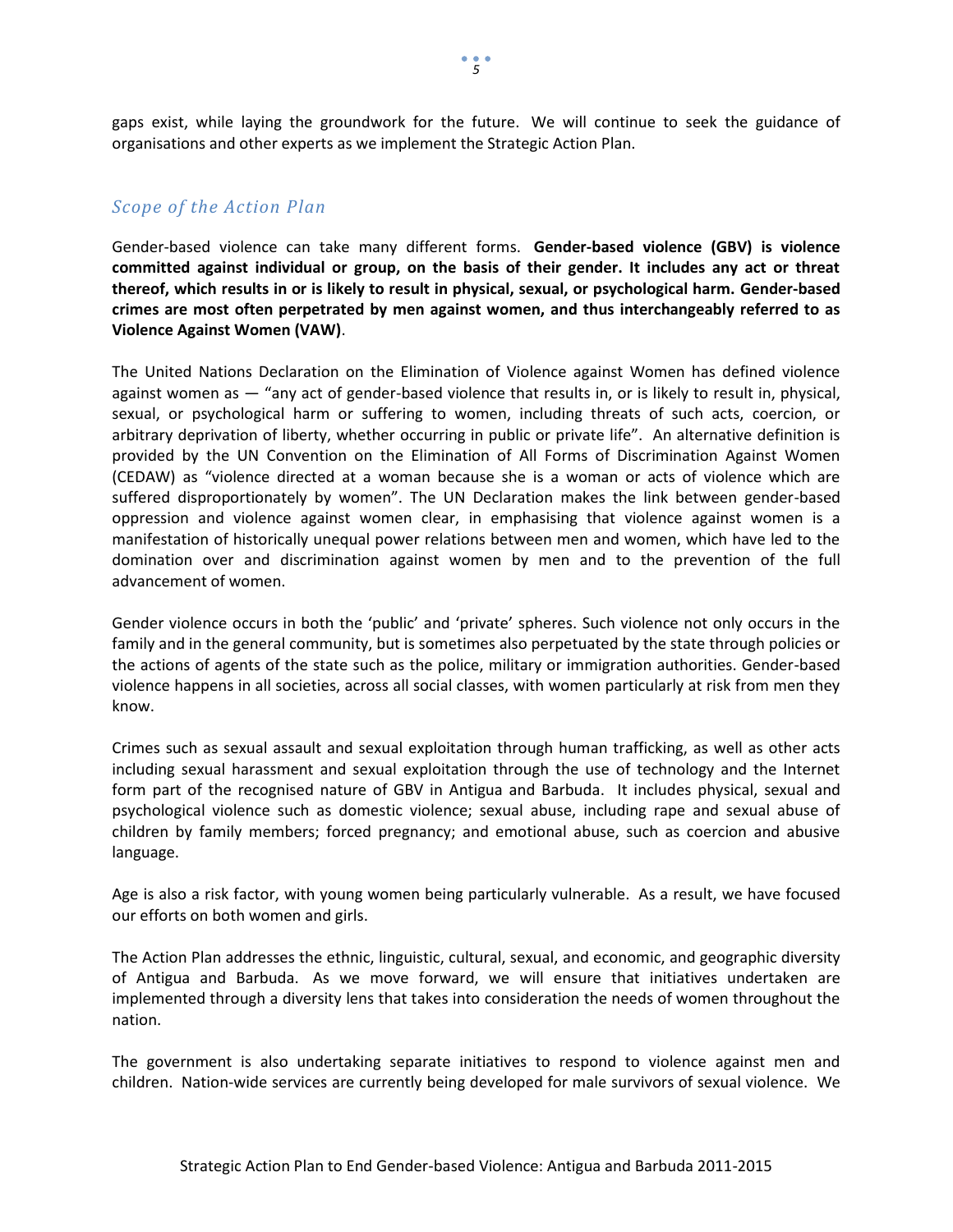are promoting healthy equal relationships and addressing discrimination, harassment and gender-based violence among children and youth.

#### *Why Addressing GBV is a Priority*

Gender-based violence is a health, social, human rights, and development issue that transcend class, culture, age, race and religion which affects every community in every corner of Antigua and Barbuda. Globally, it has been estimated that at least **one in every three women** around the world has been beaten, coerced in to sex, or otherwise abused in her lifetime. The public health implications of this violence are enormous: according to a World Development report, violence ―is more serious a cause of death and incapacity among women of reproductive age as cancer, and greater cause of ill-health than traffic accidents and malaria combined. Gender-based violence also diminishes women's abilities to protect themselves against HIV. As such, violence against women is both an outcome and an expression of women's subordinate status in relation to men in societies around the world.

The differences in the roles, responsibilities, opportunities, privileges, expectations, and limitations prescribed to males and to females in any culture are socially constructed, context based, and learned through socialisation. They determine many aspects of the relationships between males and females, as well as among females and among males. Although gendered roles and responsibilities can change over time within and across cultures, they are often deeply rooted in long-standing assumptions societies hold about women, men, boys, and girls.

In virtually every society around the world, these assumptions tend to reinforce patriarchal norms and values, or systems by which males hold more power than females in both private and public domains and, to differing degrees, exercise this greater power as a basic entitlement.

The impact of GBV goes far wider than the justice consequences, encompassing a range of other areas including health, social services, and emergency accommodation. All government departments have a role to play in countering gender based violence. In addition to the well-documented short- and longterm physical and mental impacts on women and children, violence incurs considerable social and economic costs to individuals, such as personal insecurity, lost income, and productivity. The violence also has significant costs for the economies of developing countries because of its strain on healthcare and judicial systems, lower worker productivity and incomes, and lower rates of accumulation of human and social capital. Indirect costs such as the value of foregone earnings in both paid and unpaid work as a result of absenteeism related to violence may also be significant.

Women are more likely than men to experience all forms of intimate violence, but the risk will vary among different groups of women. Children are also affected by gender based violence through exposure to violence perpetrated against their mothers. Children and young people may also be directly abused themselves (physically, sexually and emotionally), most commonly by a family member or other trusted adult. Child sexual exploitation is also a form of child sexual abuse and happens in all areas of the country. It involves exploitative situations which may involve trafficked children and women and relationships often characterised by the inducement of money, accommodation, food or other incentives, or by an imbalance of power such as age or economic resources.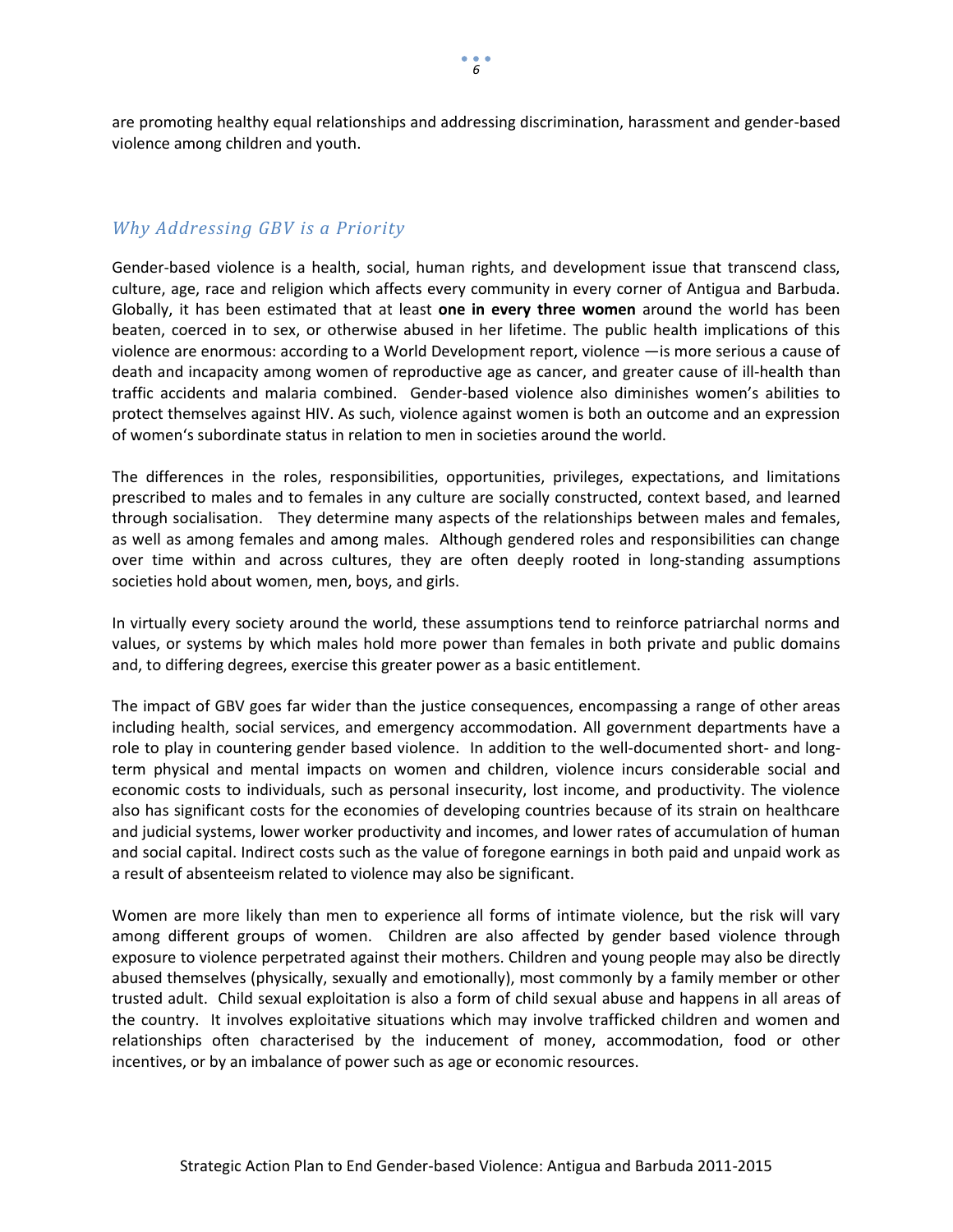The link between gender-based violence and increased risk of violence for girls is straightforward: girls, like their sisters, mothers, grandmothers, and aunts, are at direct risk of gender-based violence resulting from discrimination. In fact, girls have been identified as one of the subgroups of females most prone to being targeted for violence because of the double vulnerability of gender and young age.

The link between gender-based violence and violence against boys is less direct, but no less significant. Whereas women and girls may be vulnerable to violence due to socially determined power differentials between males and females that increases their risk of violence and limits their options to overcome or address it, boys may be victims of violence based on widely shared expectations of masculinity. Where traditional norms of masculinity are associated with characteristics such as aggressiveness, competitiveness, dominance, strength, courage and control, boys who do not manifest these qualities may be at greater risk of being exposed to violence committed against them by other boys and by men, and in significantly fewer cases, by women.

Many myths surrounding GBV may cause people to question whether crimes are actually committed. People may question whether a woman was assaulted, especially if there are no obvious injuries, or the woman is not as upset as one might expect. Some survivors speak of not being perceived as 'legitimate' victims. Their credibility was called into question, particularly if they were using drugs or alcohol, were in a relationship with the perpetrator, or were reporting historic childhood sexual abuse.

These misconceptions and attitudes have serious consequences for the survivor and for society. They take attention away from the fact that the perpetrator is solely responsible for their actions. They may also prevent a woman, girl, man or boy from seeking help. The trauma associated with GBV can be devastating for the survivor, their family and friends.

This Action Plan aims to promote understanding and prevention through public education, and to foster more responsive and supportive environments for all survivors.

### *The Consultations*

Between February 2008 and November 2010, commencing with the commission of the High Level Task Force on Sexual Violence and Assault, and ending with the training of Sexual Assault Nurse Examiners (SANE), the government, through the Directorate of Gender Affairs, undertook a series of consultative processes to support the development of the Strategic Action Plan. Meetings were held with survivors, service providers and other experts in the community, health, education and justice sectors.

The consultations included regional meetings facilitated by UN Women and the British High Commission to discuss prevention, improvement of services and community coordination, including a site visit to St. Mary's Crisis Centre in London, United Kingdom, with observers from the Royal Police Force, Ministry of Health and Gender Affairs. Meetings with experts were held to discuss key issues such as public education, training, human trafficking and the criminal justice response. Organisations and individuals also had the opportunity to share their thoughts through advocates and counsellors attached to the Directorate of Gender Affairs, and other service agencies, including the Citizen's Welfare Division, which oversees the well-being of children. Overall, we heard a wide range of diverse ideas and opinions on how best to move forward.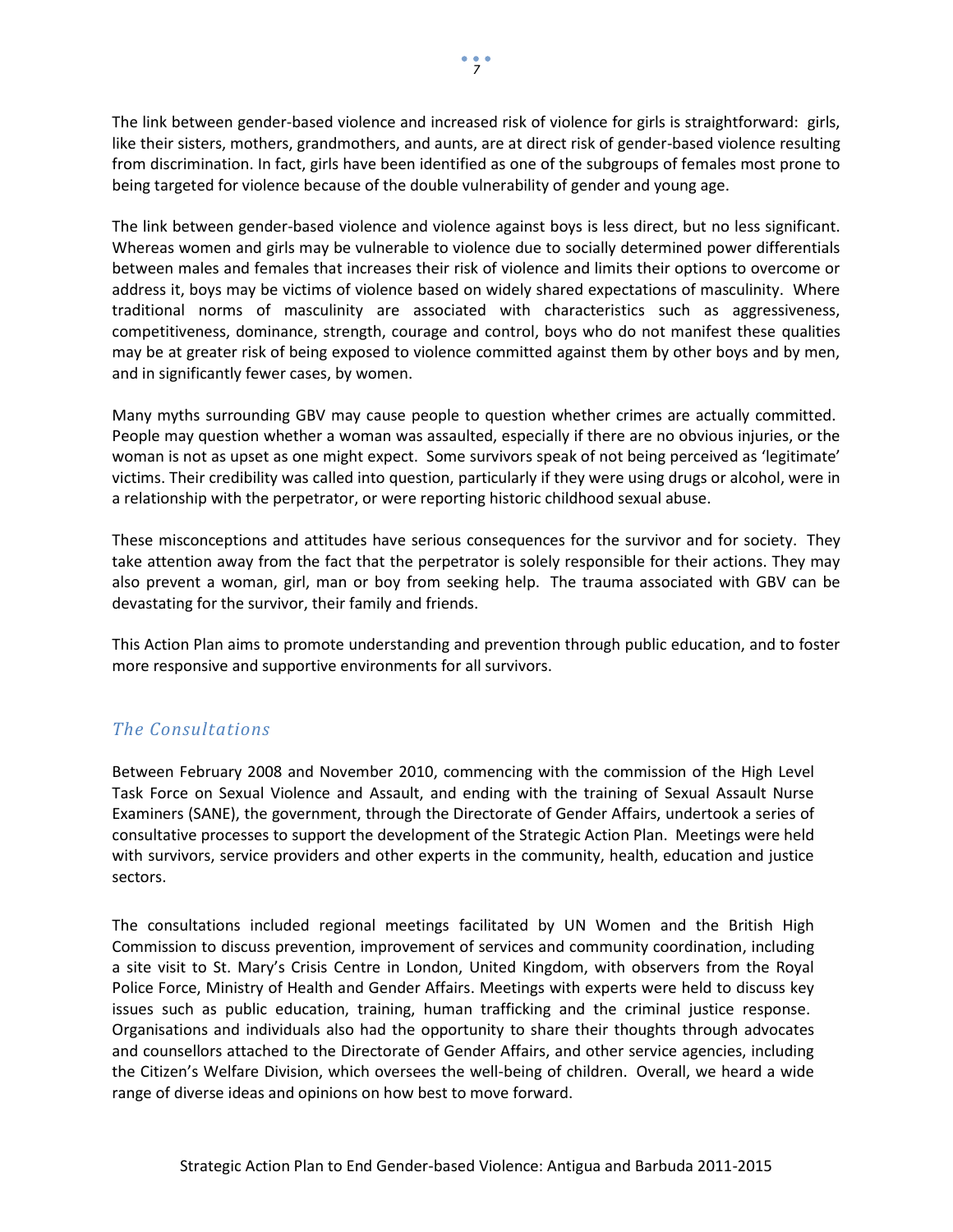An important part of our consultations was hearing directly from women who experienced genderbased violence. These meetings provided us with the opportunity to better understand their experiences and to hear their perspectives on how the current system of supports could be improved.

The consultations provided us with critical insight on the impact on survivors, and how it is perceived within our society. We heard how to best focus our public education and prevention efforts. Priorities were identified to help improve community services, health care, education and the justice system to better support survivors. Consultation participants emphasised the important role of government leadership in fostering collaboration at the community level.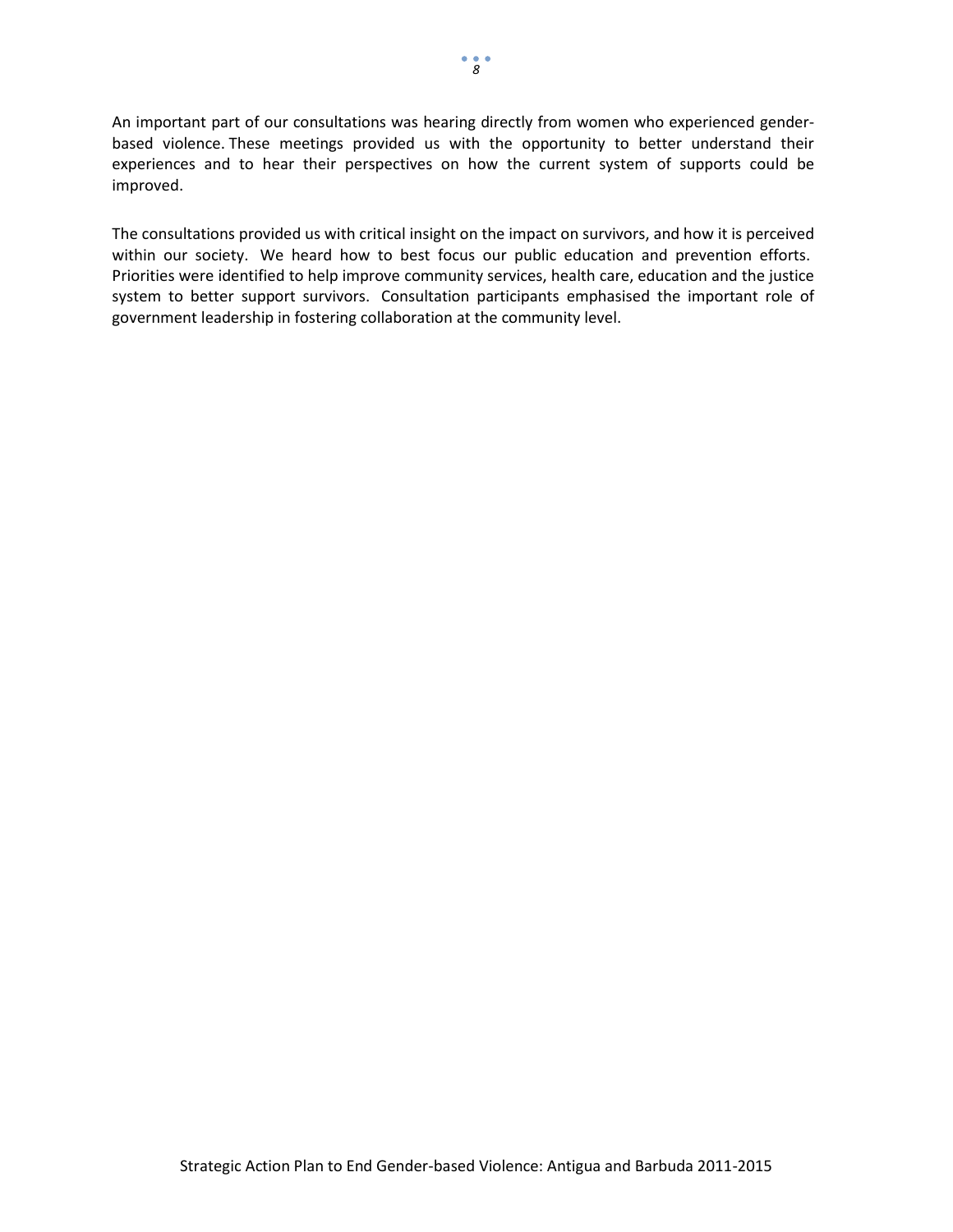## Vision & Principles, Goal & Outcomes

Antigua and Barbuda's Strategic Action Plan is guided by the following vision and principles:

### *Vision*

Antigua and Barbuda is a nation where all women, men, girls and boys live in safety, and are free from the threat, fear or experience of gender-based violence in all forms.

### *Principles*

Gender-based violence is a gendered crime which disproportionately affects the lives of women.

Gender-based violence is rooted in inequality between men and women.

All survivors deserve to be treated with dignity and respect.

An effective response requires collaboration between survivors, service providers, government and nongovernment actors and agencies.

Programs, policies and services must be responsive to the needs of Antigua and Barbuda's diverse communities.

Perpetrators must be held accountable for their crimes.

Everyone in Antigua and Barbuda shares the responsibility to stop gender-based violence by promoting equality, human rights and respect.

#### *Goal*

The goal of the National Strategic Action Plan is to eliminate gender-based violence (GBV) in a holistic, systematic, complementary and comprehensive manner, through multi-sectoral, and multi-dimensional approaches, and to provide appropriate care and services to survivors of GBV.

#### *Overall Outcome*

The overall outcome is an efficient, effective coordinated effort leading to the elimination of GBV in Antigua and Barbuda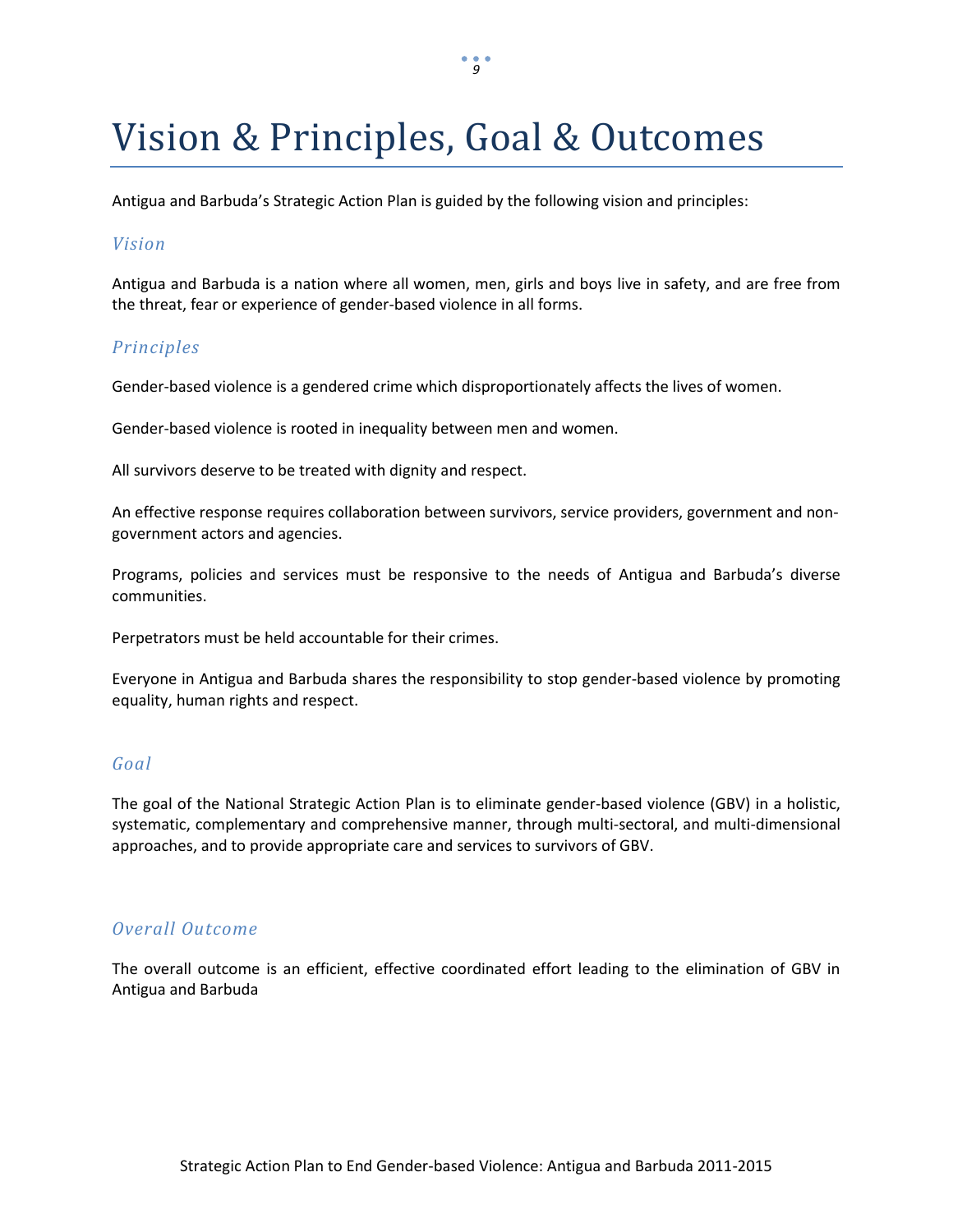# Leadership and Accountability

The Sexual Violence Action Plan requires commitment to work in partnership across ministries, sectors and division, and at the community level, to prevent gender-based violence and improve responses to survivors.

The Steering Committee on Gender-based Violence will be chaired by the Minister Responsible for Gender Affairs, providing government leadership and accountability by overseeing and monitoring the implementation of the Action Plan.

The Directorate of Gender Affairs will lead an inter-ministerial Directors' Working Group to coordinate the implementation of the Action Plan across ministries. The Directors' Working Group will meet with violence against women organisations to report on progress under the Action Plan annually, and identify strategies for moving forward.

The government will publish a report two years after the launch of the Action Plan, and again after four years, to provide an update on progress.

Members of the Ministerial Steering Committee:

Minister of Education, Sports, Youth and Gender Affairs (Chair) Minister of State, Ministry Legal Affairs Minister of National Security Minister of Health

Members of the Directors' Working Group:

Executive Director, Directorate of Gender Affairs (Chair) Clinical AIDS Coordinator Director, Youth Affairs Director, Citizen's Welfare Division Director, Community Development Division Commissioner of Police Chief Medical Officer of Health Head Matron, Mount St. John Medical Centre Senior Sergeant , Royal Police Force – Sexual Offences Unit NGO/CBO/FBO Representative (2)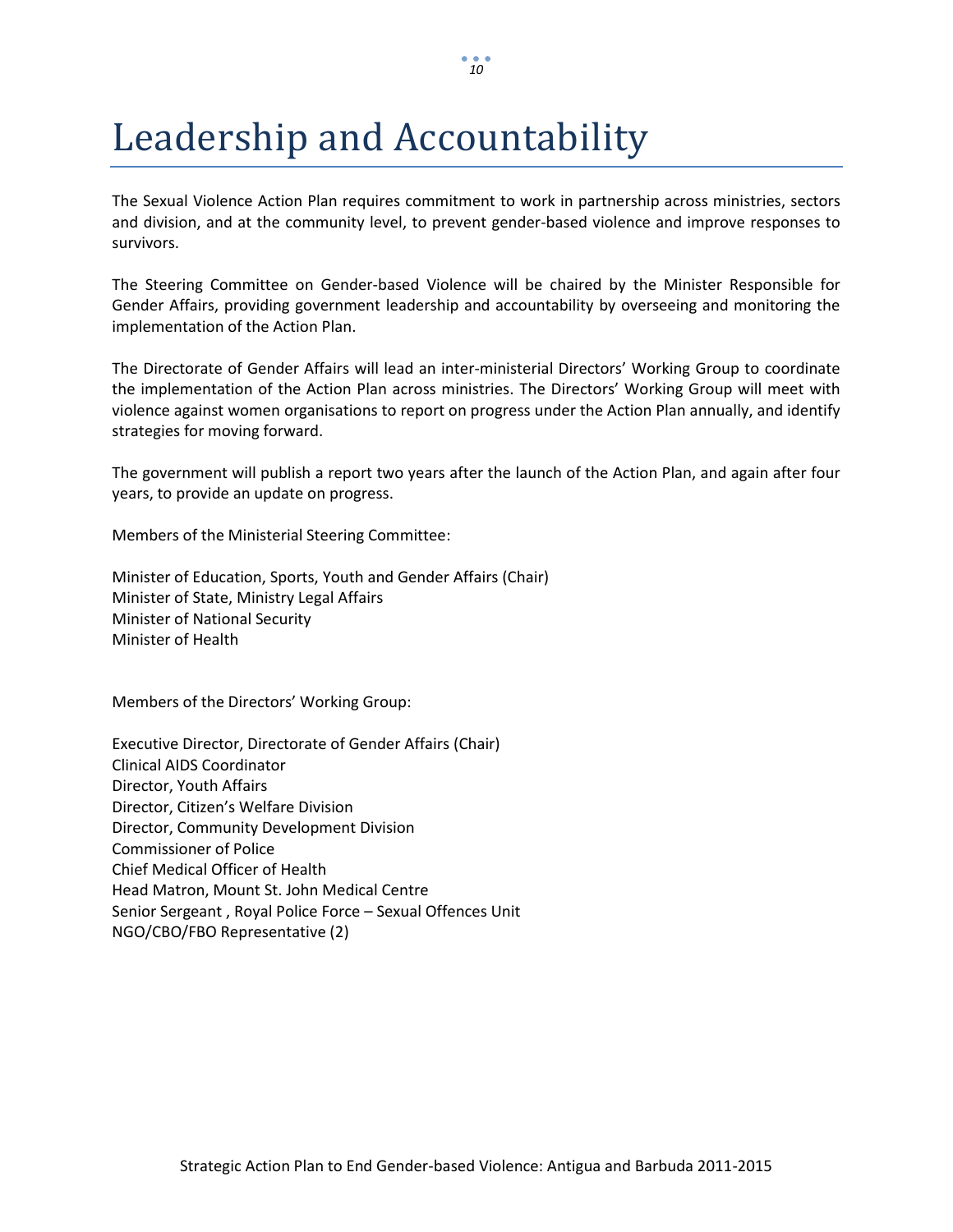# I. Review, Adopt and Implement Protective Laws and Policies

A foundation of all promising interventions to prevent Gender-Based Violence (GBV) is attention to the impact of socially determined gender roles in the perpetration of violence and an increased understanding of Gender-Based Violence (GBV) as a human rights problem that is detrimental to the community as a whole, and which should be taken into account in all protective laws and policies.

GBV present challenges to the criminal justice system. These offences often occur in private settings, with no witnesses and little definitive physical evidence. In many cases, sexual assaults are committed by someone the victim knows.

Of all violent crimes, sexual assault is the least likely to come to the attention of the criminal justice system. Women are often reluctant to report sexual assault to the police. Some women may fear that they will not be believed or that their sexual and personal lives will be publicly judged and scrutinized in court. Others may not realize that a crime has been committed.

Many women who went through the criminal justice system indicated they felt "re-victimized" by the process.

Part of an effective criminal justice response requires that justice personnel have the knowledge, skills and resources they need to conduct effective prosecutions.

There is weak enforcement of laws against sexual and domestic violence because women are ignorant of the existence of laws criminalising sexual and domestic violence. Marital rape is a common phenomenon and has not yet been accepted as an issue neither has it been recognised as a criminal act. The lack of security and protection of civilians create an environment where perpetrators are not denounced for fear of reprisal. As a result, a number of victims do not seek justice and so suffer from psychological and physical injuries in silence.

Public institutions need to be sensitized about their rights to security and protection and on the existing laws and procedures relating to security and protection.

*Reforming, Strengthening and Implementing Relevant Laws and Policies includes measures at the broadest level to ensure rights are recognised and protected through international, statutory laws and policies.*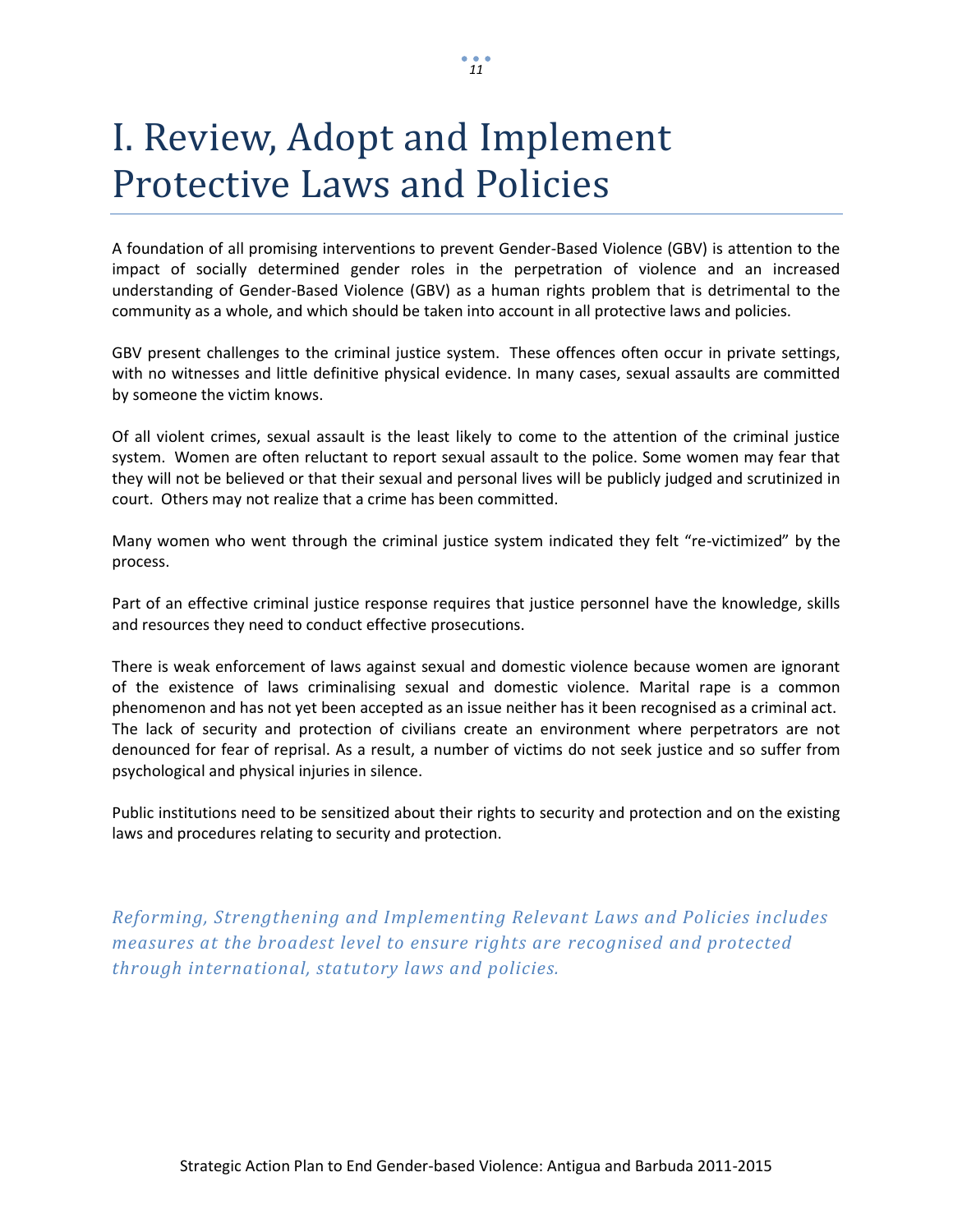### **What We Will Do:**

- **Intensive advocacy for law reform targeting legislators, policy makers, and other stake holders**
- **Substantive and procedural law reform**
- **Supporting policy development through DOGA and within relevant ministries**
- **Human rights education with policy implementers**
- **Advocacy targeting legislators and other policy makers**
- **Budget allocation for implementation of laws and policies**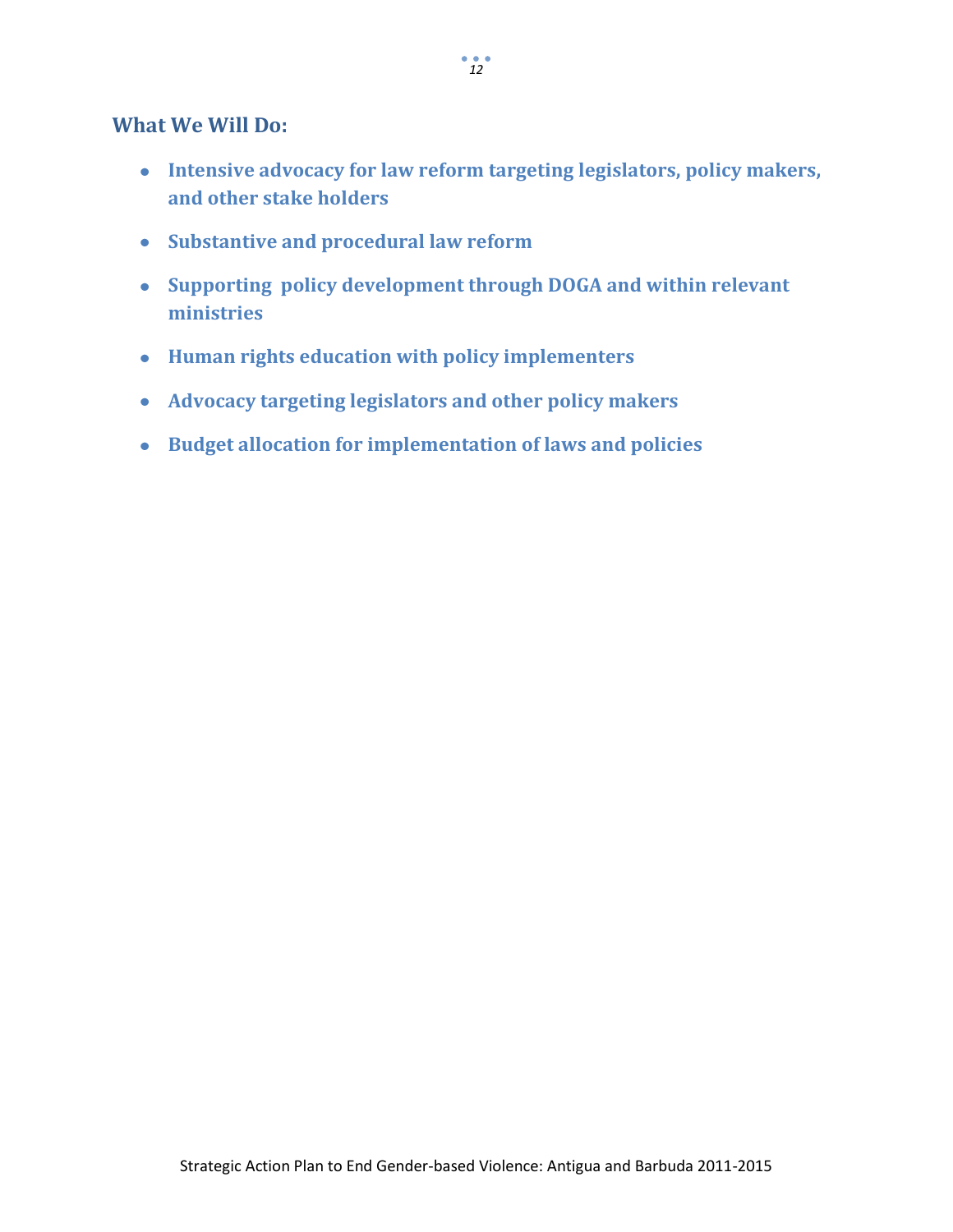# II. Prevention: Advocacy, Community Mobilisation and Raising Awareness

Public education addresses the root causes of violence by changing the social attitudes and behaviours that perpetuate violence against women. To be effective, public education campaigns need to encourage all community members to take an active role in shifting social norms to prevent sexual violence.

Advocacy strategies and actions are considered pivotal for creating and sustaining an enabling political, economic and social environment for the implementation of the GBV-SAP (Gender-based Violence Strategic Action Plan). The design and implementation of strategies within the framework of the action plan will support and encourage changes in knowledge, attitudes and behavior at all levels, particularly within political and decision-making groups, and lead, among others, to revisions and modifications in the existing legal, policy and normative framework. Activities will center on building and strengthening local capacity to understand the root causes of GBV and promote gender equality measures and monitor changes in the environment.

Gender-based violence is a practice that is located and manifested in the family, the community and the state. The family socialises its members to accept hierarchical relations between the sexes and power over the allocation of resources. The community's structures (economic, cultural, and social) provide the mechanisms for perpetuating male control over women including control over their sexuality. Violence against women and girls must be recognised as a fundamental violation of their human rights, including rights to life and security of person, as well as rights indirectly violated, such as the right to a standard of living adequate for health and well-being of oneself.

The government is currently supporting public education campaigns that encourage men and boys to play an active role in preventing violence against women. These initiatives are inspiring men and boys to speak up against violence against women. Our campaigns further target youth and the adults who influence them – parents, educators, coaches, and mentors – to change attitudes to prevent violence from happening in the first place, through sexual and reproductive health education, and sexuality and masculinity conversations. Through the campaign, tools are developed for peer educators to help them sustain the messages of the campaign.

We recognise that violence in schools, including bullying and sexual harassment, is a serious issue. Through this strategy, students will have the opportunity to learn about gender-based violence, sexuality, sexual harassment and inappropriate sexual behaviours in the classroom. This requires the reporting of all serious and violent incidents including sexual assault. Each school in Antigua and Barbuda should have a team of concerned persons working to promote a safer and more welcoming learning environment.

*The main purpose for this component is to provide a comprehensive behavior change communication framework on gender -based violence that will address diverse audience needs in order to eliminate gender -based violence in the country.*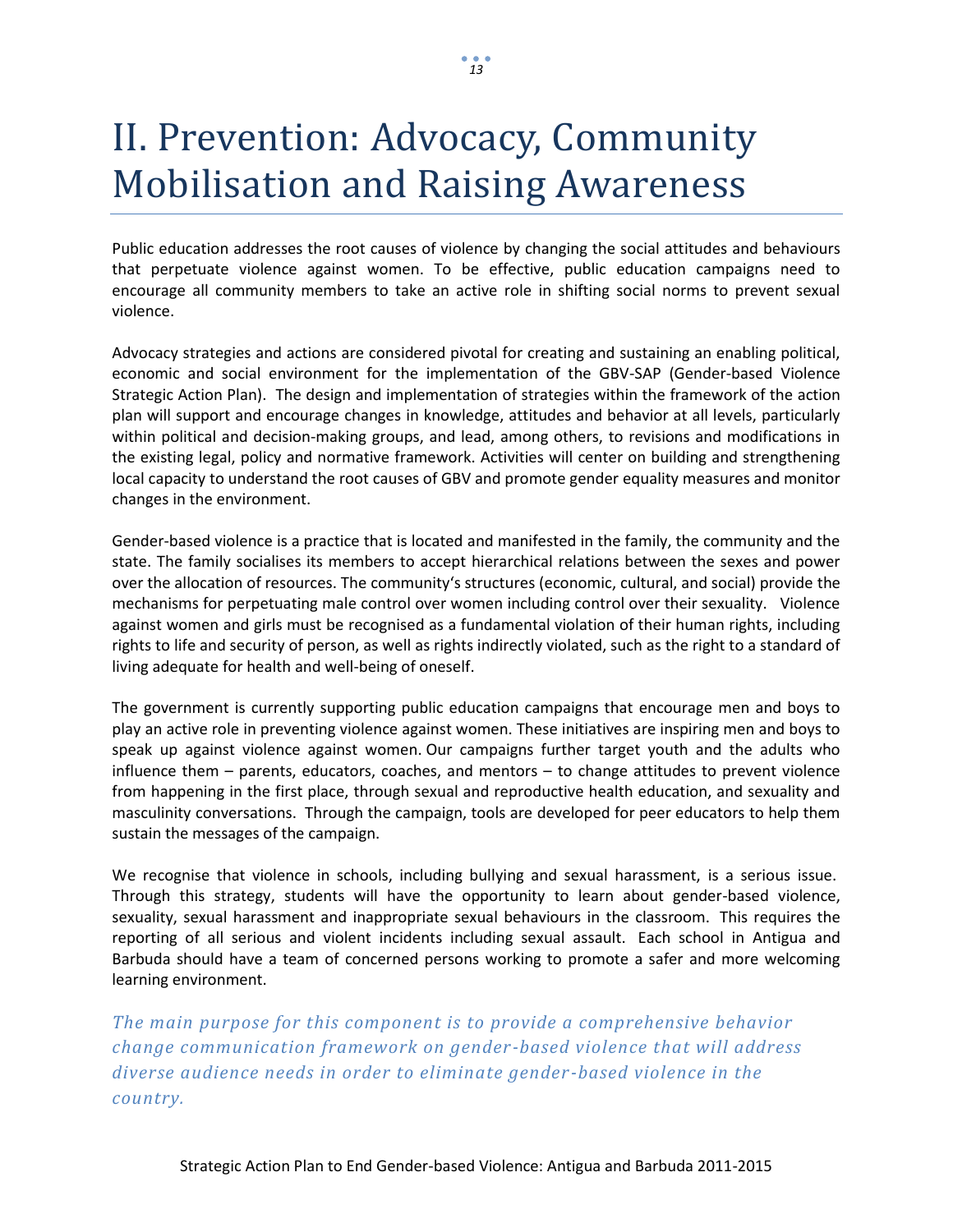### **What We Will Do:**

- **The government will work with key institutions and/or groups– e.g., political, members of parliament, civil servants, NGO and private sector leaders, academics, the media, to provide consultation, sensitisation and training to enhance capacities to advocate for the development and dissemination of information, strengthen networks and coalitions, and increase media coverage of selected issues around gender-based violence and eradicating gender-based violence.**
- **Careful attention will be taken to the development of appropriate baseline data for monitoring progress toward increasing public awareness on issues of GBV, and mobilising resources.**
- **Audience segmentation and targeting will be in use to capture all age groups, policy makers, traditional leaders and professionals. Many communication channels will be used and will include: peer education; mass media; public forums; sessions at workplace and community gatherings; and interpersonal communication and counseling. Participatory mechanisms will be used to generate and develop IEC/advocacy messages and materials.**
- **Widespread Community Mobilisation and Individual Behavior Change will be undertaken. This includes raising overall community awareness, mobilising community-based efforts, providing support for evidencebased advocacy; and conducting mass media campaigns that improve knowledge, attitudes, and practices of community members. A key aspect of community mobilization is involving the media to ethically and accurately report on violence issues.**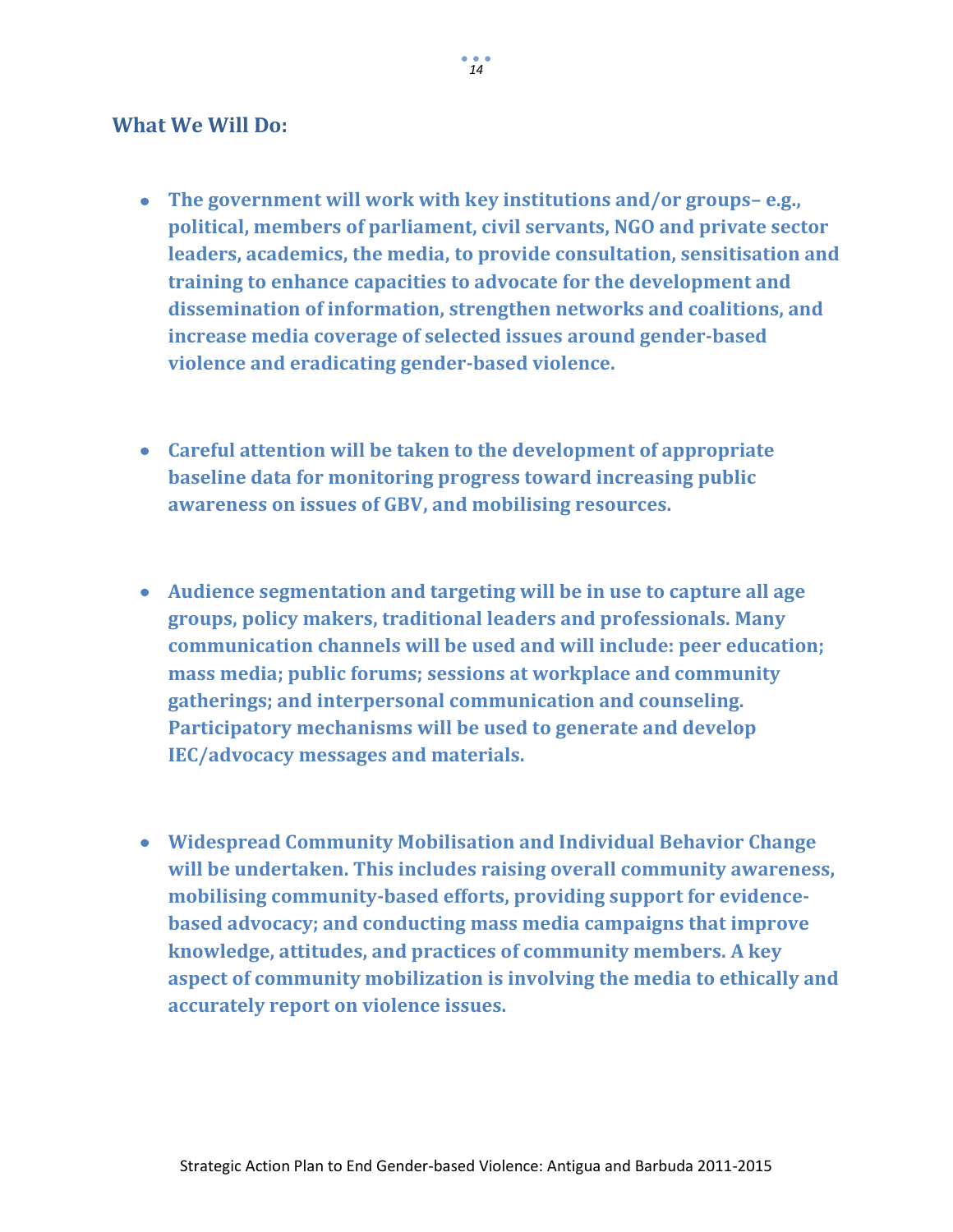# III. Building Capacities for Effective Case Management, Care, Support

There is a shortage of competent human resources in all sectors relevant to the GBV Strategice Action Plan (medical, legal, psychosocial, protection/security). There is need therefore to build the capacity of institutions, organisations and individuals that will be engaged in the implementation of one or more aspects of this national action plan.

- The primary aim of the psychosocial sector is to provide the critical and required support for victims/survivors of GBV**.** In addition to physical injuries, GBV victims/survivors experience psychological trauma (such as stigma, family rejection for the victim and children born out of rape, marital separation, fear, and mental depression). International and NGOs and women organisations in parts of the country are providing psychological assistance to GBV survivors e.g. through advocacy for improved service and by training of counselors. However they lack the requisite technical as well as logistical capacity to effectively implement their programmes. They also lack the relevant tools and guidelines to attend to clients and to coordinate their efforts more efficiently. There is need to assess the capacity needs of these institutions and organizations in order to provide meaningful support to strengthen them.
- Gender Based Violence has numerous health consequences, including physical injury, unwanted pregnancies including unwanted teenage pregnancies, and HIV/AIDS infection. International and local NGOs are supporting government in responding to the immediate health needs of many members of the community including women and girls who are survivors of GBV. Some GBV survivors opt to stay in their communities due to the inaccessibility to care. In most areas, physician, nurses and midwifes are operating the clinics and health centers.. Awareness about the individual's rights is very important in the context of referrals. Some of health facilities in the country provide antibiotics to prevent STI and, treat with PEP to prevent HIV/AIDS when the survivors visit the health facility within 72 hours after rape. Pregnancy tests and emergency contraceptives are also provided. Tetanus and hepatitis B vaccines are given during the course of treatment to prevent survivors from attracting tetanus or hepatitis.
- Health professionals do not routinely try to identify the survivors of GBV. There is no available data on how many health professionals have received training in clinical management of GBV cases. The lack of capacity in terms of medical personnel and basic equipment are impediments to fully take into account the needs of victims who often live in remote and inaccessible areas. In order to respond to the victims' immediate needs, health structures must be available and equipped while health personnel must be properly trained.
- The police department has introduced a new user friendly concept of policing which involves the public in crime protection, while sensitizing them on the dangers of crime and how to tackle incidence of silence crime such as GBV. The Sexual Offences Unit is one of the main units in the Police Force, and it provides invaluable assistance to victim/survivors of sexual violence However they need to be strengthened so that they can operate effectively. The Sexual violence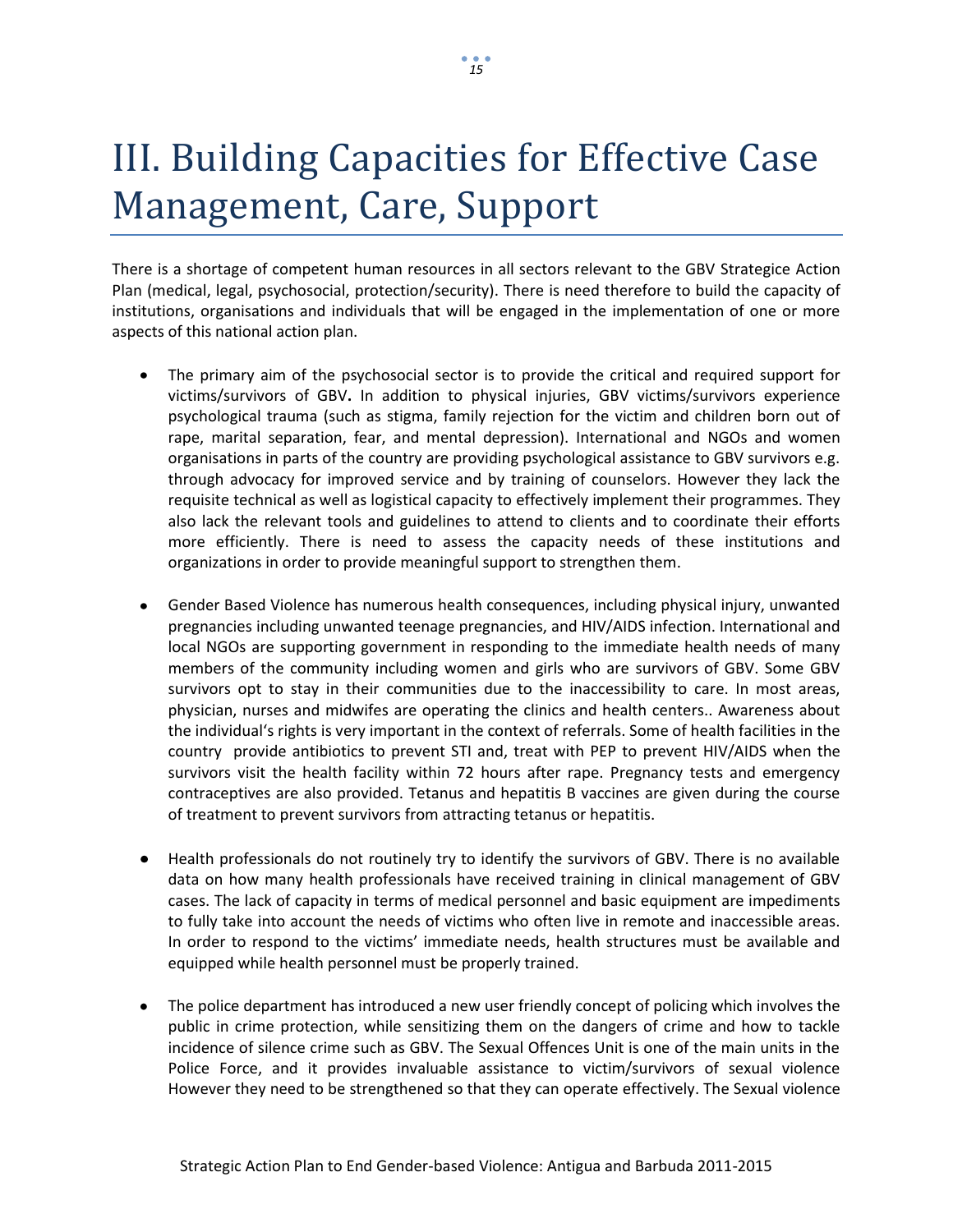Unit requires logistical support including transportation, institutional and human resource capacity building.

### *Using multi-sectoral and multidisciplinary approaches*

*In addition to addressing Gender-Based Violence (GBV) at these multiple levels of prevention, it is also important to institute multisectoral approaches. Programming experiences have revealed that no one sector or agency working in isolation can make an impact with its prevention and response activities. At minimum, services to address Gender-Based Violence (GBV) must be the outcome of coordinated activities between the constituent community, the national government, health and social services, and legal and security sectors. The multisectoral model calls for holistic inter-organisational and inter-agency efforts across multiple sectors. It is characterized by the full engagement of government leaders and the local community, as well as interdisciplinary and interorganizational cooperation, collaboration, and coordination. The goal of collaborative efforts is to create synergy among all stakeholders and to avoid the duplication of efforts.*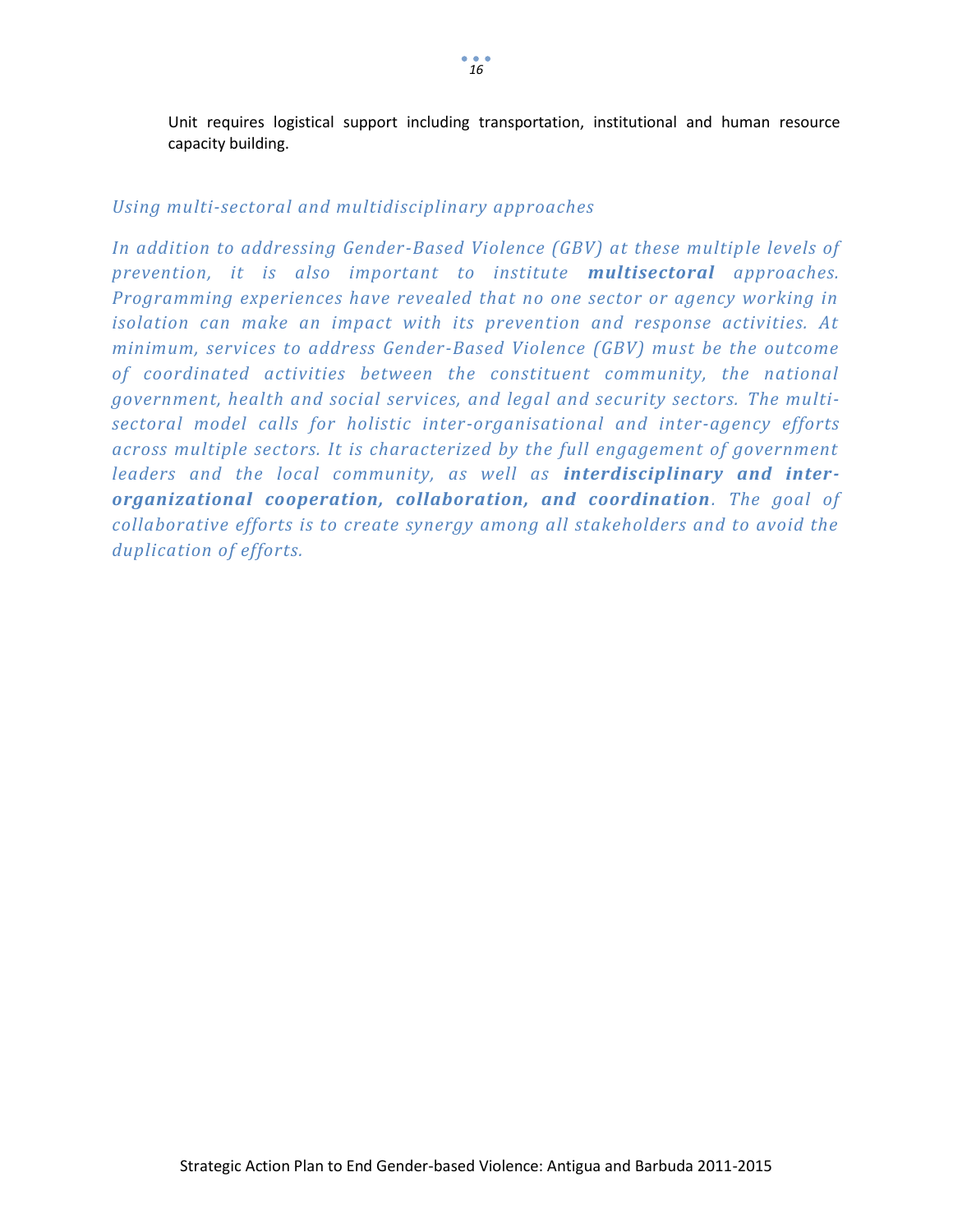### **What We Will Do:**

- **Build the operational and institutional effectiveness of related ministries, sectors, divisions, service professionals, agencies and groups involved in GBV, through strengthening interdisciplinary and interorganisational cooperation, collaboration and coordination**
- **Fully develop and implement of a multi-ministerial, multi-sectoral and systemised approach to addressing gender-based violence offences, particularly sexual offences, and establishing the appropriate data and information management framework through the establishment of a Gender-based and Sexual Assault Response Centre (SARC), establishing a "one-stop" centre for survivors of gender-based violence**
- **Establish a national framework and national case management structure for GBV, including data and information sharing through institutionalising electronic data management structures, case management and review protocols**
- **Provide for a cadre of committed, certified medical nurse to serve as Sexual Assault Nurse Examiners (SANEs) within the SARC, fully equipped with skills to administer GBSV examinations for both women and children**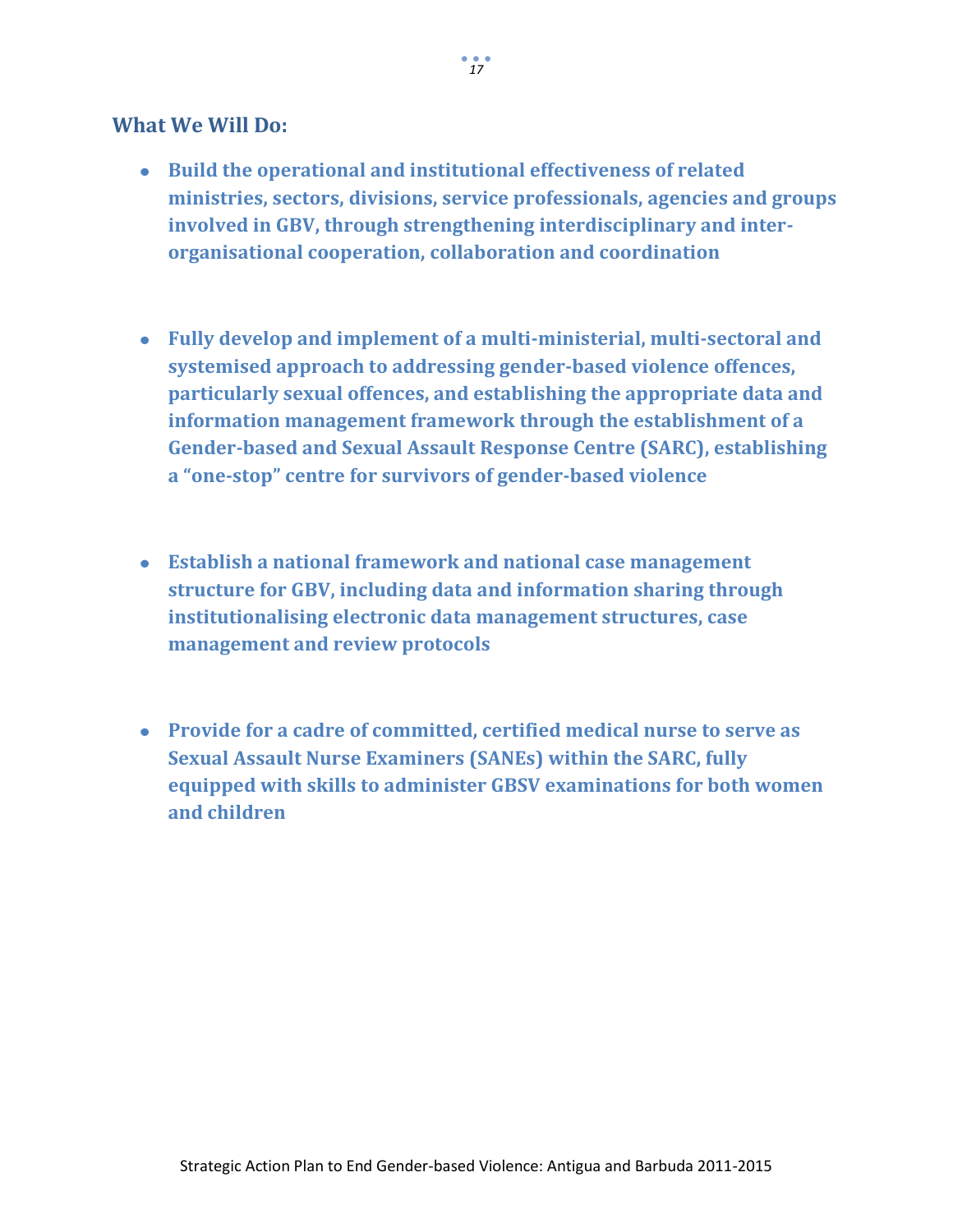# Coordination and Implementation of the National Strategic Action Plan

All anti-violence interventions will be implemented under the general framework of the Strategic Action Plan under the motto ―one **leader**, one **team**, and one **program**.

**One leader**: Under the umbrella of DOGA, with the SART providing Secretariat support to the general coordination of the Plan

**One team**: The SART is a coalition of actors culminating in the building and promoting of a strong effective partnership between government and NGOs and other multi-sectoral stakeholders.

**One program**: The National Strategic Action Plan to Address Gender-based violence in Antigua and Barbuda provides the framework within which all major activities related to prevention and response of violence against women and children are outlined.

While the implementation of the various aspects of the Plan will be done by identified stakeholders that are engaged in GBV prevention, management, and care within the context of their respective programs and responsibilities, the DOGA will assume the overall coordination of the implementation of this National Action Plan. It will work closely with development partners who are supporting programmes on GBV to ensure programme success.

The Gender Division will also spearhead the mobilization of resources for implementation of the NAP. Other specific tasks required for effective coordination will include:

- Set up the respective coordinating bodies to provide guidance and suggestions on the modalities  $\bullet$ for bridging the various supports in ways that will benefit survivors/victims
- Providing technical assistance from in and outside of DOGA
- Develop and sustaining a dynamic data base on GBV-NAP as well as other gender related programmes in the country.
- Develop a Monitoring and Evaluation Plan for, and monitor all GBV programme interventions
- Develop and implement an advocacy strategy in collaboration with implementing partners in  $\bullet$ support of the GBV-NAP.
- Coordinate and harmonize all research activities including data collection in relation to the GBV-NAP
- Disseminate analytical and consolidated progress reports on the implementation of activities of the NAP and related programmes
- Document and disseminate lessons learned and —best practices on interventions including relevant data from the data-base through a quarterly news letter or magazine
- Strengthen its Gender Focal Points forum, and create technical committees on key critical thematic areas to assist the division in the execution of its tasks...
- Create gender focal point committees within the decentralized structures the community level to ensure that issues of gender and GBV-NAP are addressed not only at the central levels but also at the grassroots level in line with the principles of decentralization.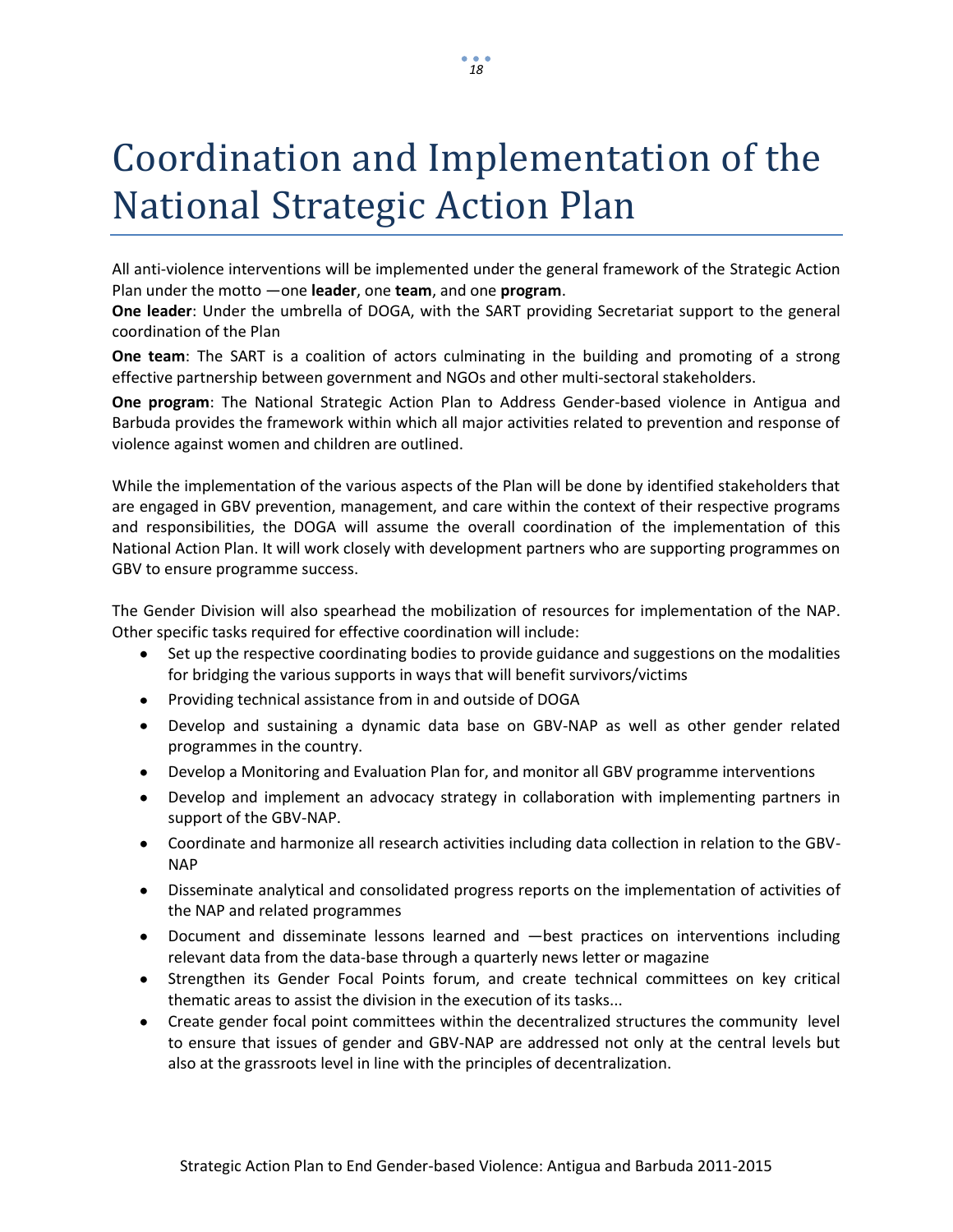In view of the additional tasks and new challenges with respect to GBV-NAP, DOGA will require some capacity building in terms of human resource, equipment and training.

Training will be required for all the staff members in management and organisational skills, advocacy, and monitoring and evaluation, as these are core functions of the division in all aspects of their coordination role.

DOGA will need to strengthen its Information Resource Center, and in particular ensure the operationalization of its data –base, in order to document information on existing and past sectoral programmes/activities with relevance to gender in general and GBV in particular.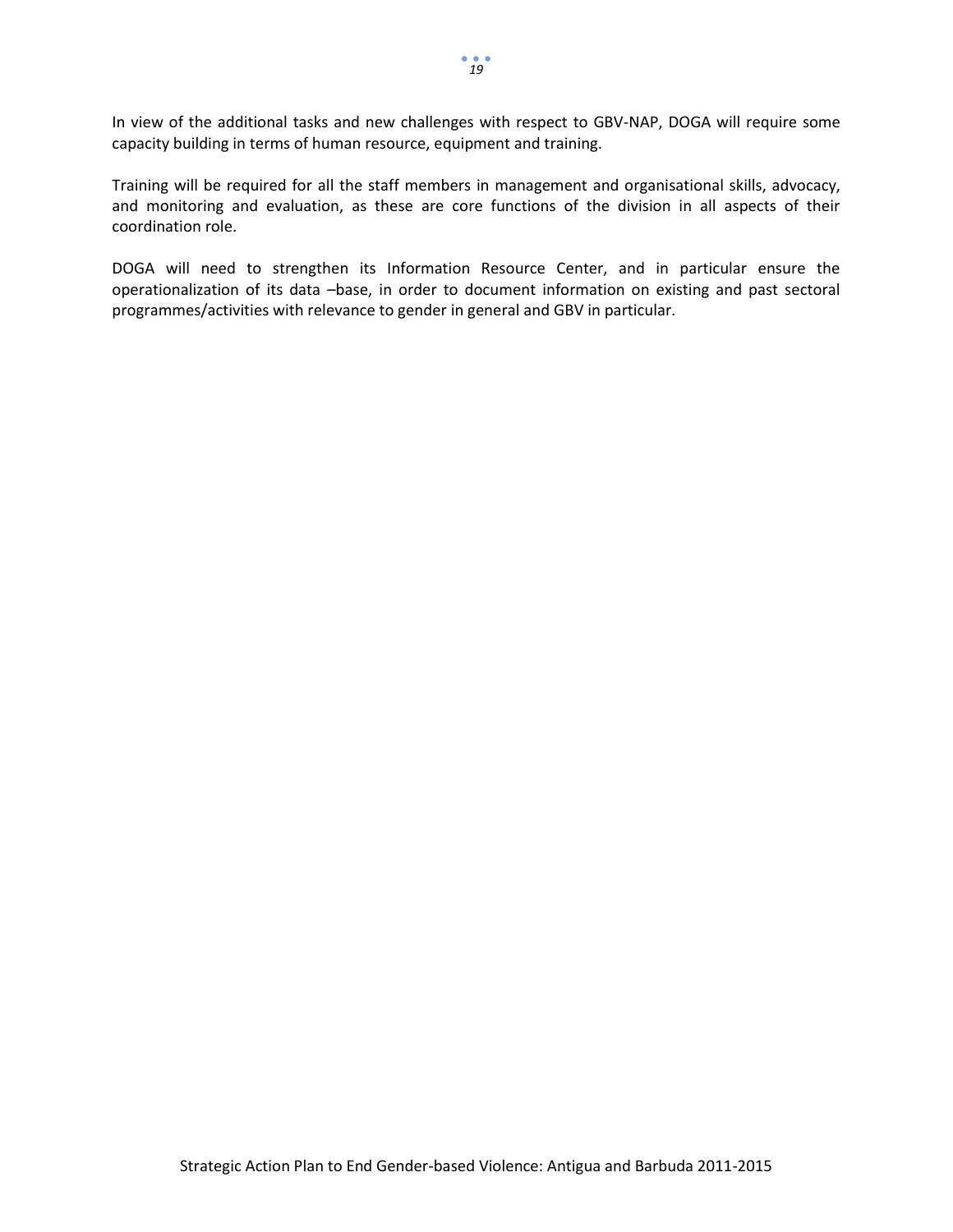# Implementation of Strategies and Approaches

Several areas of special consideration when developing programming are underscored below. These areas are part of implementing the NAP, and should be recognised as critical to violence against women and children prevention and response strategies.

#### *Using multi-sectoral and multidisciplinary approaches*

In addition to addressing Gender-Based Violence (GBV) at these multiple levels of prevention, it is also important to institute **multi-sectoral** approaches. Programming experiences have revealed that no one sector or agency working in isolation can make an impact with its prevention and response activities. At minimum, services to address GBV must be the outcome of coordinated activities between the constituent community, the national government, health and social services, and legal and security sectors. The multi-sectoral model calls for holistic inter-organisational and inter-agency efforts across multiple sectors. It is characterized by the full engagement of government leaders and the local community, as well as **interdisciplinary and inter-organizational cooperation, collaboration, and coordination**. The goal of collaborative efforts is to create synergy among all stakeholders and to avoid the duplication of efforts.

*Promoting and protecting human rights.* Violence against women and children must be recognised as a fundamental violation of their human rights, including rights to life and security of person and the right to enter into marriage only with full consent of intending parties, as well as rights indirectly violated, such as the right to a standard of living adequate for health and well-being of oneself and one's family, the right to be free from discrimination and the right to equal protection before the law.x A foundation of all promising interventions to prevent violence against women and children is attention to the impact of socially determined gender roles in the perpetration of violence and an increased understanding of violence against women and children as a human rights problem that is detrimental to the community as a whole. To avoid responses that focus initiatives on girls and women solely as  $-\text{victims},$  it is essential to focus on gender relations between men and women and boys and girls and to address patriarchal attitudes and behaviors that reinforce the notion that violence against women and children is acceptable.

*Promoting participatory processes that engage all stakeholders.* Widespread reform must be instituted from both the *top down as well as bottom up*. Activities that mobilize citizens of communities *and*  engage leaders in the community and in institutions are critical to changing attitudes and behavior. All planning and implementation of programming and advocacy must include participatory processes that engage communities, including survivors/victims. Without support from the public sector and/or community leaders, interventions may not be taken seriously, and at times, not fully carried out. It also is important to ensure that strong alliances are formed with community-based organizations, tapping into the wealth of knowledge they have gained working against violence against women and children.

*Working with men.* Working with men is an important factor in preventing violence against women and children. Gender inequitable attitudes can be unlearned and thereby contribute to healthier relationships. Throughout society and the community in general, men are seen as leaders and are a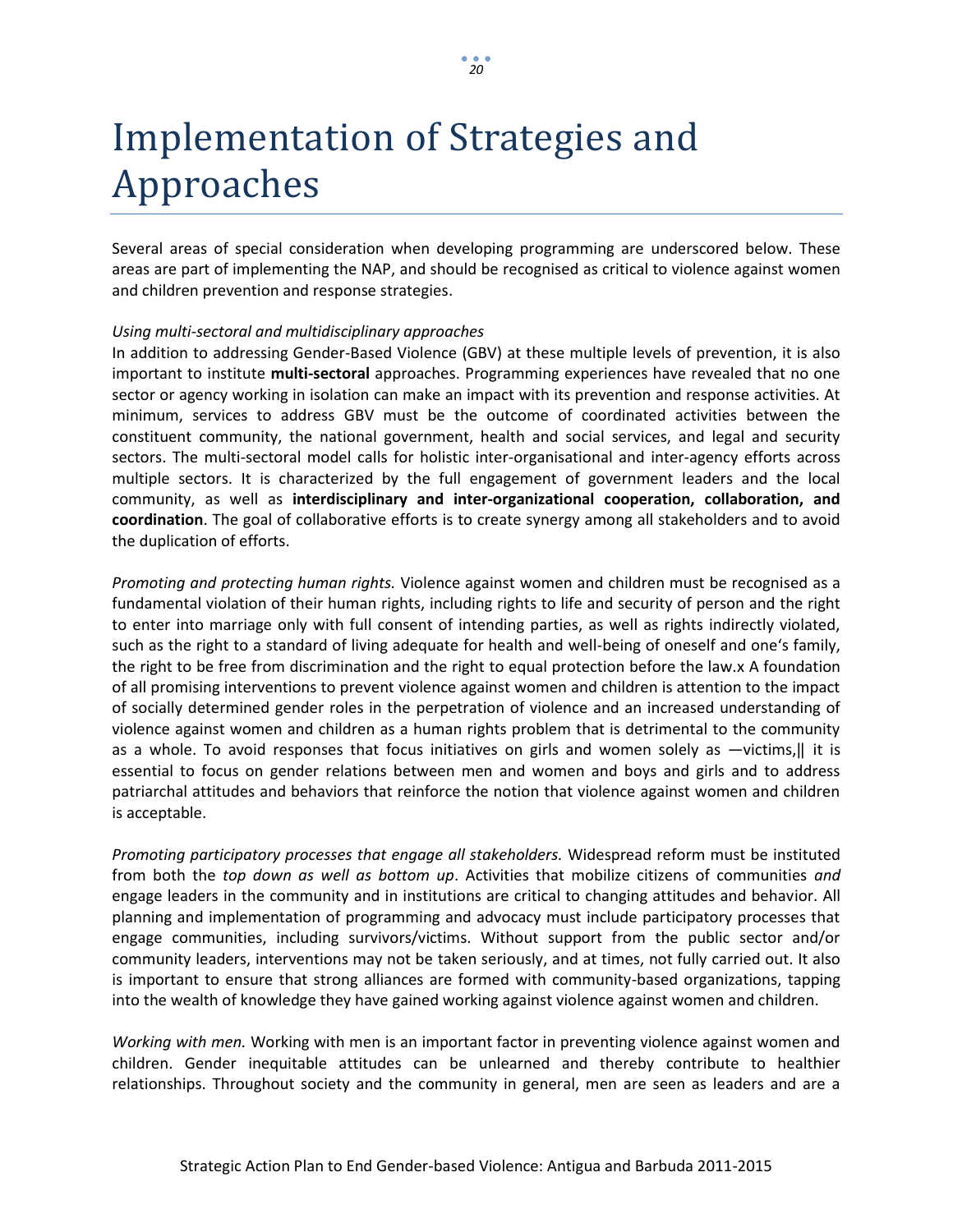major force for change. Evidence suggests that coalition building and advocacy are also successful strategies for working with men.

*Targeting youth.* Programs that work with young men and women have demonstrated more dramatic and sustainable changes in attitudes about the acceptability of gender-based violence. Evidence suggests that youth are more open to change, including their attitudes and behavior regarding violence, gender roles, and masculinity norms. Schools are a key entry point for sensitisation, through school curricula as well as youth groups, theatre, etc. Strategies related to working with youth are most successful when they also engage older community members and leaders.

*Researching promising programming approaches.* There are many gaps in our understanding of the pervasiveness and character of violence against women and children in Antigua and Barbuda. Research is needed to better understand the perpetuation and impact of violence against women and children. There is also a need to undertake operations research to assess the effect of different programmatic approaches on preventing and reducing violence against women and children and on changing social norms that are tolerant of violence within relationships and in the society. The emerging evidence on the relationship between violence and women's and girls' risk of HIV also indicates that this is a critical area for more focused research.

*Ensure sustainability through gender- and gender-based violence responsive budgeting at the national and local levels.* Policy reform, systems change, behavior change, and community mobilization are complex and lengthy processes that are influenced by many other factors that are difficult to control in the short term. Reducing the prevalence of violence against women and children requires that the State prioritizes the attention and resources needed at all levels to tackle it with the seriousness and visibility necessary. At the most essential level, the State must create sustained budgeting mechanisms.

#### *Advocacy and Communication*

Advocacy is the foundation of addressing GBV. It involves speaking up and drawing attention to the issue of GBV and directing decision makers towards the solution. Advocacy must be prioritised, both to ensure ongoing attention and funding to the issue and to draw attention to particular cases in which international intervention is warranted. An advocacy plan shall be developed and this will help to conduct national advocacy and media campaigns on key issues of GBV relating to laws, compliance and procedures for the reporting of GBV, and also attitudinal change towards negative sexual behaviors. Communication strategies to be used shall include media campaigns of all forms TV and radio adverts, talk shows, posters, bill boards, music and dramas in both mainstream media and also on the internet.

#### *Resource Mobilisation*

Mobilisation of internal and external resources by participating agencies and other partners is crucial to the implementation of core components of the Strategic Plan of Action. The government will support the adoption of the GBV National Strategic Action Plan and incorporate it in its development agenda.

It is important to make it mandatory to explore other options for partnerships in and outside the country. Consequently, with the leadership of the government, the private sector and donors, common financing schemes will be set up, monitored and expanded. At national and community levels, community financing scheme will be strengthened to support GBV interventions and fund raising activities.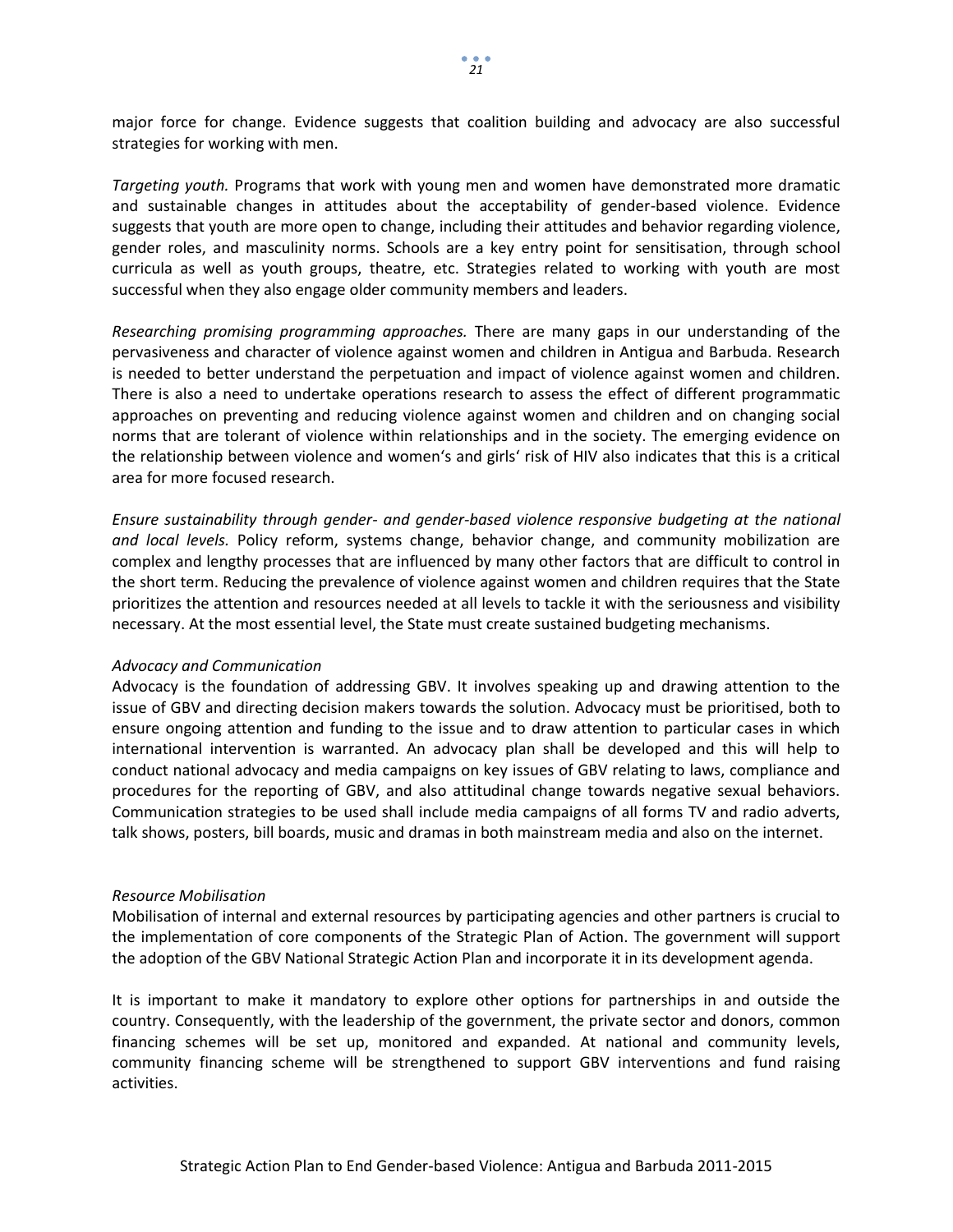# Conclusion

Gender-based violence in all of its forms is a devastating social problem that has a long history and very real consequences for the women who have experienced it.

Ending GBV is a shared responsibility that will require the efforts of all Antiguans and Barbudans. It starts with changing attitudes, behaviours, and beliefs. It requires a commitment to ensure that survivors are treated with respect and dignity and receive the supports they need to recover and change their lives.

When we went out to communities and began our conversations with survivors, service providers and other experts, our goal was to collect ideas, seek advice and generate solutions.

Our Strategic Action Plan builds on what we heard and on the ongoing efforts of individuals and institutions across the province committed to ending gender-based violence. It lays out concrete and pragmatic steps to prevent violence and improve supports to survivors in the short term, while working together on longer term solutions.

Through our collective efforts, this National Strategic Action Plan will lay the groundwork for an Antigua and Barbuda where all women, girls, men and boys live in safety, and are free from the threat, fear or experience of gender-based violence.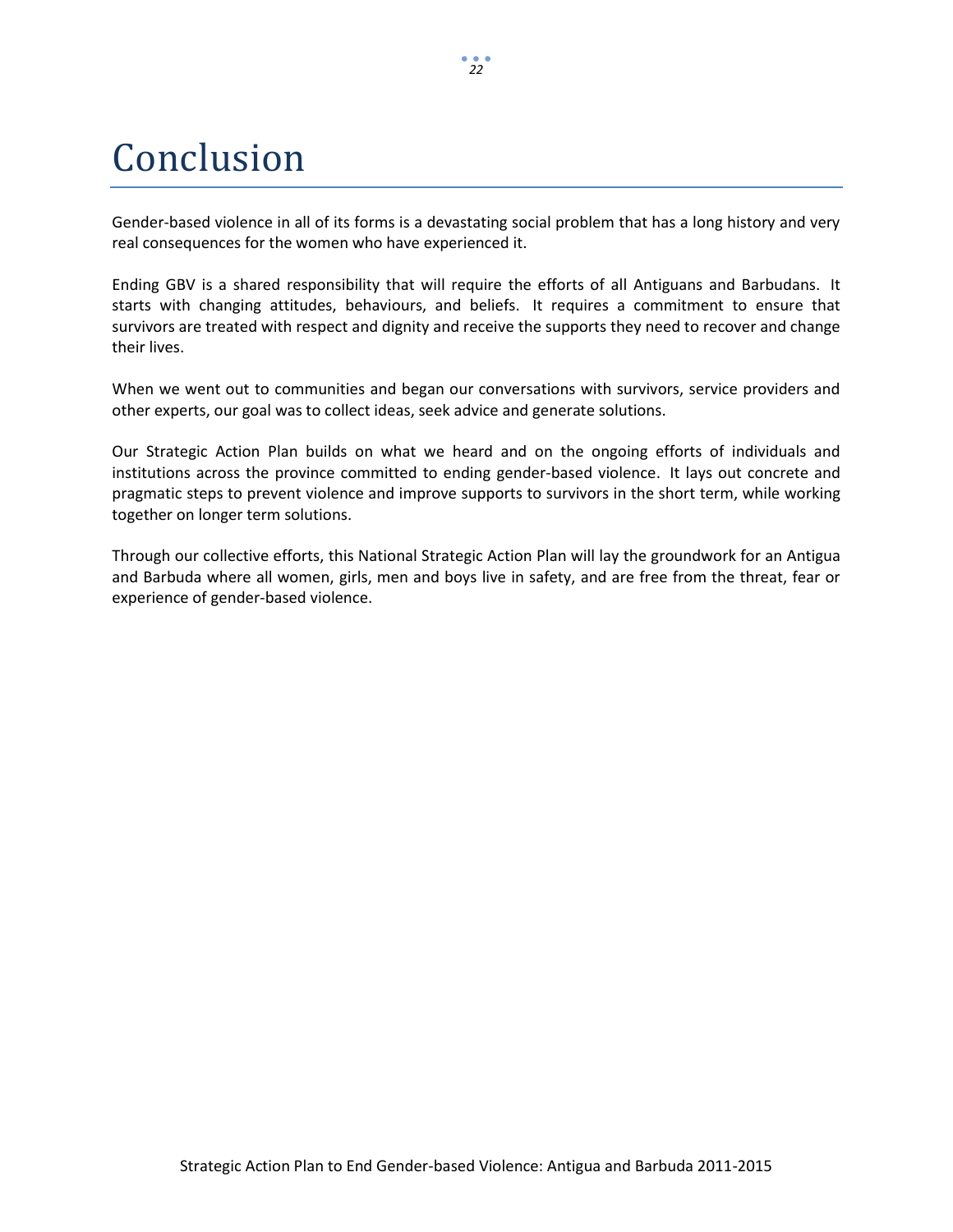#### I. Review, Adopt and Implement Protective Laws and Policies

#### **Objective**

To review, strengthen and implement relevant Laws and Policies for the prevention of Gender-Based Violence (GBV), ensuring accordance with international requirements and standards.

**Outcomes**

- Gender sensitive legislation and procedures on GBV are in place and protect the rights of women and children
- The legal justice system is strengthened and GBV cases are expeditiously handled by judges, prosecutors, lawyers and there is general improvement in the conditions of service of magistrates and judges

| <b>Outputs</b>                                                                                                                                                                                                                                                                                                                                 | <b>Activities</b>                                                                                                                                                                                                                                                                                                                                               | <b>Indicators</b>                                                                                                                                                                                                                                           |
|------------------------------------------------------------------------------------------------------------------------------------------------------------------------------------------------------------------------------------------------------------------------------------------------------------------------------------------------|-----------------------------------------------------------------------------------------------------------------------------------------------------------------------------------------------------------------------------------------------------------------------------------------------------------------------------------------------------------------|-------------------------------------------------------------------------------------------------------------------------------------------------------------------------------------------------------------------------------------------------------------|
| I. Increased availability and accessibility to<br>relevant gender sensitive legal instruments<br>and procedures on GBV<br>II. Increased advocacy for legislation which<br>will allow survivors to gain easier access to<br>justice<br>III. Increased knowledge of stakeholders on<br>GBV related laws, and legal consequences of<br><b>GBV</b> | Review and assess existing legal instruments and procedures on<br>GBV; (in areas not covered by previous assessments)                                                                                                                                                                                                                                           | Number of legislative instruments passed at Parliament<br>which relates to prevention and prosecution of GBV                                                                                                                                                |
|                                                                                                                                                                                                                                                                                                                                                | Conduct a study into current legal and constitutional provisions<br>against GBV and recommend needed legal reforms                                                                                                                                                                                                                                              | Number of judges, magistrates, prosecutors, lawyers                                                                                                                                                                                                         |
|                                                                                                                                                                                                                                                                                                                                                | Review powers of the magistrates to enable them pass stiffer<br>sentences                                                                                                                                                                                                                                                                                       | including those operating at the local courts trained on<br>issues of GBV and on how to deal with victims/survivors<br>during court proceedings<br>Number. of booklets/handouts of simplified current and<br>new GBV law produced, printed and disseminated |
|                                                                                                                                                                                                                                                                                                                                                | Assess capacity of civil society organisations to offer legal<br>support to GBV victims/survivors and families                                                                                                                                                                                                                                                  |                                                                                                                                                                                                                                                             |
|                                                                                                                                                                                                                                                                                                                                                | Undertake intensive advocacy for legislative and policy reform;<br>Advocate for the incorporation of provision for compensation<br>to victims/survivors of GBV                                                                                                                                                                                                  |                                                                                                                                                                                                                                                             |
| IV. Increased reinforcement of existing<br>legislation and periodic review of its<br>with specific focus<br>effectiveness,<br>on<br>prevention of violence, protection of<br>survivors, prosecution and/or rehabilitation<br>of offenders;                                                                                                     | Amendment of existing legislation and periodic review of its<br>effectiveness; Enforce procedures that ensure that offenders<br>and perpetrators are duly punished in line with existing laws.                                                                                                                                                                  | No. of Workshops on the GBV related law held for<br>members of the judiciary                                                                                                                                                                                |
|                                                                                                                                                                                                                                                                                                                                                | Organise training workshops<br>for judges,<br>magistrates,<br>prosecutors, lawyers and the police on the emotional,<br>psychological dimensions of GBV vis a vis the victim/survivors<br>and how to deal with such cases                                                                                                                                        |                                                                                                                                                                                                                                                             |
|                                                                                                                                                                                                                                                                                                                                                | Establish institutional and legal framework for GBV redress<br>(Both short/medium term): Prioritize GBV and sexual offence<br>cases at the courts and enforce the need for timely adjudication<br>of all GBV cases including any backload of cases; Build networks<br>of judges, prosecutors, police to ensure that existing laws<br>relating to GBV are upheld |                                                                                                                                                                                                                                                             |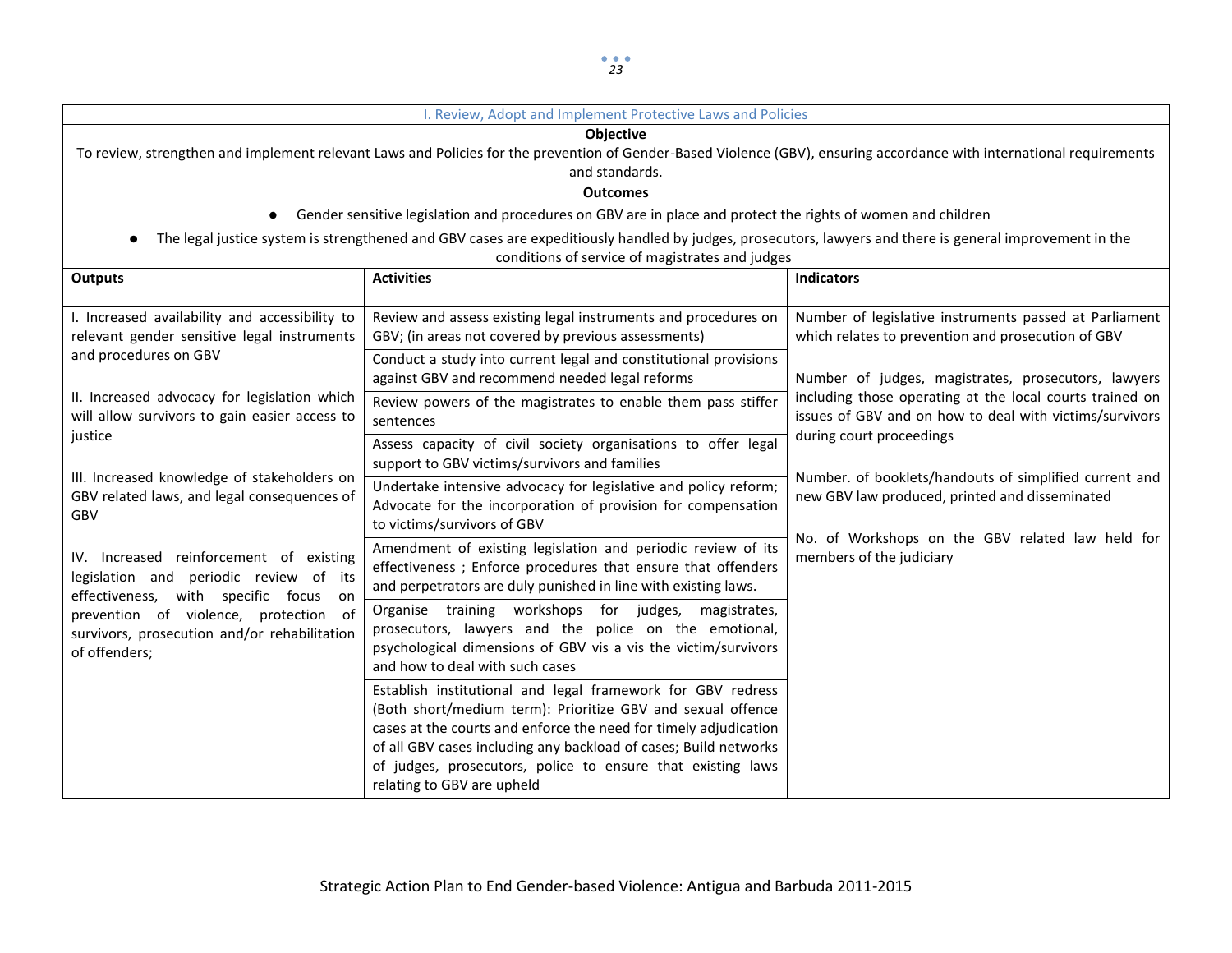| II. Prevention: Advocacy, Community Mobilisation and Raising Awareness                                                                                                        |                                                                                                                                                                                                                                   |                                                                                                                 |  |  |  |
|-------------------------------------------------------------------------------------------------------------------------------------------------------------------------------|-----------------------------------------------------------------------------------------------------------------------------------------------------------------------------------------------------------------------------------|-----------------------------------------------------------------------------------------------------------------|--|--|--|
| <b>Objective</b><br>To ensure that the population of Antigua and Barbuda develops a zero tolerance to Gender-Based Violence (GBV)                                             |                                                                                                                                                                                                                                   |                                                                                                                 |  |  |  |
| <b>Outcome</b>                                                                                                                                                                |                                                                                                                                                                                                                                   |                                                                                                                 |  |  |  |
|                                                                                                                                                                               | Women, men and children in Antigua and Barbuda are assertive to issues of GBV and proactive in its prevention                                                                                                                     |                                                                                                                 |  |  |  |
| <b>Outputs</b>                                                                                                                                                                | <b>Activities</b>                                                                                                                                                                                                                 | <b>Indicators</b>                                                                                               |  |  |  |
| I. Increased availability of accurate and reliable information<br>on GBV related issues                                                                                       | Develop an advocacy/IEC/BCC strategy in support<br>of the implementation of the GBV-SAP                                                                                                                                           | A comprehensive Advocacy, IEC/BCC developed,<br>circulated and implemented                                      |  |  |  |
| II. Increased level of awareness about GBV and its<br>consequences by all members of the Antigua and Barbuda                                                                  | Develop and standardise Information Education<br>and Communication materials on GBV                                                                                                                                               | Number of awareness campaigns organised                                                                         |  |  |  |
| community<br>III. Increased availability of accurate and reliable                                                                                                             | Translate/simplify GBV related laws/articles into<br>local dialects and dissemination at all levels<br>community level;                                                                                                           | Number of NGO/CBOs, Media agencies trained in<br>advocacy for the prevention of GBV and in gender               |  |  |  |
| information on security and protection facilities at national<br>and decentralized levels;                                                                                    | Undertake awareness raising campaigns addressing<br>gender relations that focus on men, youth and<br>other target groups                                                                                                          | sensitive messaging and reporting on GBV issues<br>Level of commitment by communities in identifying            |  |  |  |
| IV. Increased knowledge of stakeholders on security and<br>protection issues within various levels of the country;                                                            | Use of educational entertainment or _edutainment<br>programs (radio soap operas) to share key<br>messages with the audience                                                                                                       | and reporting cases of GBV<br>Number of GBV prevention committees constituted                                   |  |  |  |
| V. Level of increase in reported cases of GBV and related<br>sexual offences                                                                                                  | Use of community-wide meetings, knowledge-<br>building workshops, peer group discussions, and<br>drama to challenge gender inequities related to                                                                                  | and trained in all communities with reports on<br>activities                                                    |  |  |  |
| VI. Increased awareness on negative effect and impact of<br>GBV leading to behavioral change                                                                                  | Gender-Based Violence (GBV)<br>Awareness raising through<br>seminars<br>and                                                                                                                                                       | Number of GBV networks per community established<br>operational                                                 |  |  |  |
| VII. Increased involvement and participation of community<br>leaders in GBV related discourses and dialogues                                                                  | workshops with students, their parents, teachers,<br>government officials, and NGOs in relation to<br>Gender-Based Violence (GBV) in schools                                                                                      | Inventory of logistics supplied; field workers motivated<br>and regular reporting frameworks in place and being |  |  |  |
| VIII. Enhanced capacity of Media to provide appropriate<br>reportage on GBV at all levels<br>IX. Increased collaboration among NGOs/CBOs in rallying<br>around issues of GBV, | Building capacity of all communities so that they<br>are sensitised/aware of GBV and subsequently able<br>to address and mitigate the impact of shame and<br>stigma on individual survivors/victims, families, and<br>communities | used<br>Number of IEC materials using verbal or visual<br>messages on GBV produced and disseminated             |  |  |  |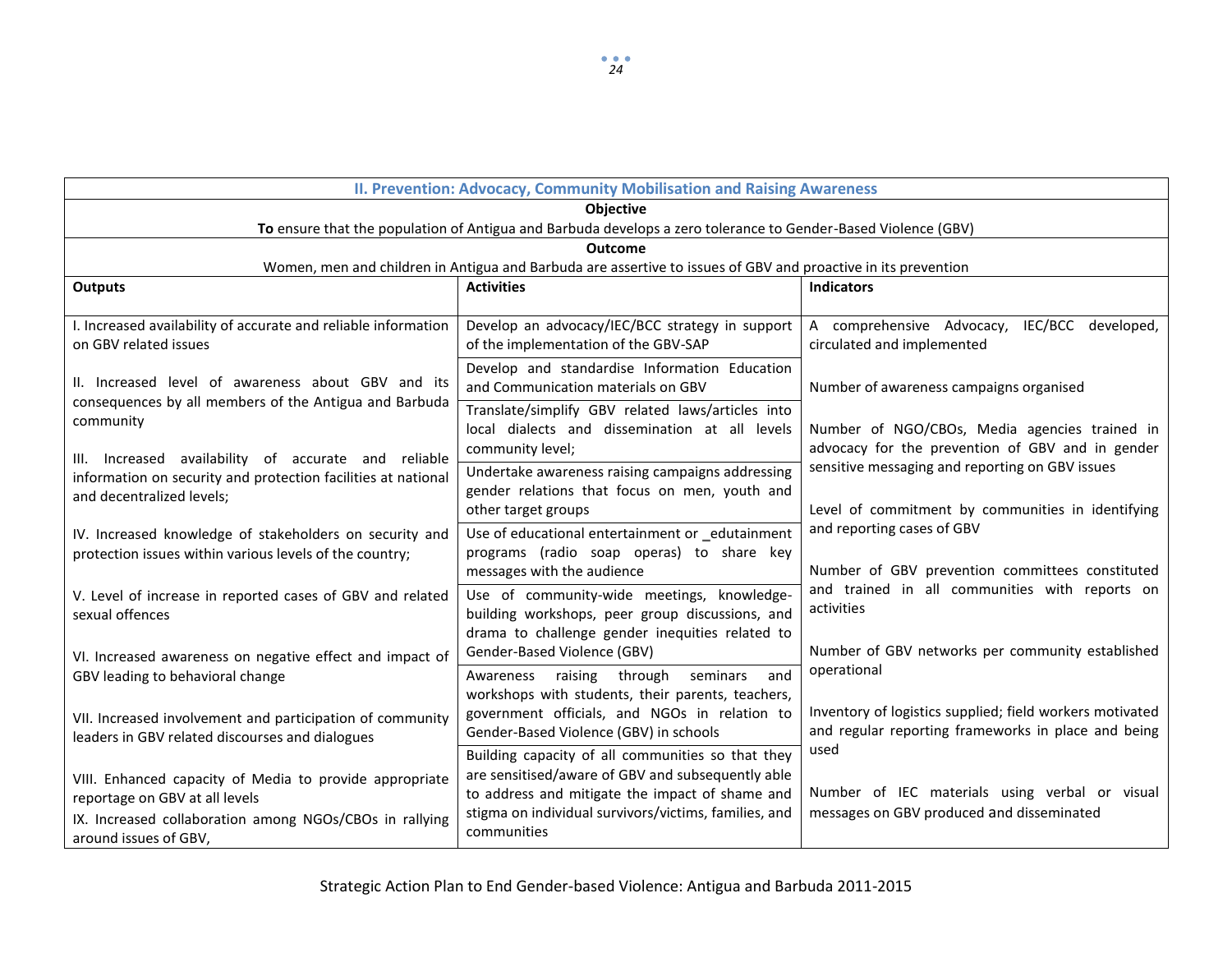| III. Building Capacities for Effective Case Management, Care, Support                                                          |                                                                                                                                                                                                                                                    |                                                                                                                                                                  |  |  |  |
|--------------------------------------------------------------------------------------------------------------------------------|----------------------------------------------------------------------------------------------------------------------------------------------------------------------------------------------------------------------------------------------------|------------------------------------------------------------------------------------------------------------------------------------------------------------------|--|--|--|
| <b>Objective</b>                                                                                                               |                                                                                                                                                                                                                                                    |                                                                                                                                                                  |  |  |  |
|                                                                                                                                |                                                                                                                                                                                                                                                    | Build capacity of the relevant sectors (Health, Education, Social welfare, the judiciary and the justice system, NGOs) for mainstreaming GBV prevention and case |  |  |  |
| management interventions in their policies, plans and programmes.                                                              |                                                                                                                                                                                                                                                    |                                                                                                                                                                  |  |  |  |
|                                                                                                                                | Offer comprehensive and ethical response to survivors/victims.                                                                                                                                                                                     |                                                                                                                                                                  |  |  |  |
|                                                                                                                                | <b>Outcomes</b>                                                                                                                                                                                                                                    |                                                                                                                                                                  |  |  |  |
| $\bullet$                                                                                                                      | Psychosocial support for victims and families is available in all communities.                                                                                                                                                                     |                                                                                                                                                                  |  |  |  |
| $\bullet$                                                                                                                      | Trauma Counseling services and all other forms of counseling are available at all levels especially at the grassroots and is being accessed by victims;<br>There are referral systems in place for victims to receive medical and judicial redress |                                                                                                                                                                  |  |  |  |
|                                                                                                                                | Medical referral centres are available and equipped to handle GBV cases;                                                                                                                                                                           |                                                                                                                                                                  |  |  |  |
|                                                                                                                                | Victims of GBV receive the needed medical attention and medication                                                                                                                                                                                 |                                                                                                                                                                  |  |  |  |
|                                                                                                                                |                                                                                                                                                                                                                                                    |                                                                                                                                                                  |  |  |  |
| <b>Outputs</b>                                                                                                                 | <b>Activities</b>                                                                                                                                                                                                                                  | <b>Indicators</b>                                                                                                                                                |  |  |  |
| I. Needs assessment reviews and research conducted and                                                                         | Undertake baseline surveys and reviews especially                                                                                                                                                                                                  | Needs assessment conducted on GBV, and reports                                                                                                                   |  |  |  |
| existing community networks strengthened;                                                                                      | in the areas that are not yet covered by previous                                                                                                                                                                                                  | (disaggregated by sex disseminated to all relevant                                                                                                               |  |  |  |
|                                                                                                                                | assessments                                                                                                                                                                                                                                        | stakeholders                                                                                                                                                     |  |  |  |
| II. Increased availability and utilization of credible                                                                         | Assess the psychosocial perception of offenders                                                                                                                                                                                                    | Number of public and media institutions awareness                                                                                                                |  |  |  |
| assessments/survey reports and recommendations on<br>critical traditional, cultural and psychosocial issues relating<br>to GBV | and men in GBV and rape; and disseminate results                                                                                                                                                                                                   | campaigns on GBV                                                                                                                                                 |  |  |  |
|                                                                                                                                | to stakeholders for action                                                                                                                                                                                                                         |                                                                                                                                                                  |  |  |  |
|                                                                                                                                | Prioritize psychosocial needs in the area of                                                                                                                                                                                                       | All Ministries have Gender Focal Points                                                                                                                          |  |  |  |
| III. Increased awareness on negative effect and impact of                                                                      | behavioural change and trauma healing including                                                                                                                                                                                                    | Number of persons trained in trauma counseling and                                                                                                               |  |  |  |
| GBV leading to behavioural change; Reduced                                                                                     | trauma counseling                                                                                                                                                                                                                                  | the trained persons replicating the training in other                                                                                                            |  |  |  |
| stigmatization of GBV survivors and families                                                                                   | Conduct Trainer of Trainers workshop in Trauma<br>Counseling                                                                                                                                                                                       | places                                                                                                                                                           |  |  |  |
|                                                                                                                                | Establishment of an effective referral network and                                                                                                                                                                                                 |                                                                                                                                                                  |  |  |  |
| IV. Enhanced capacity of NGOs, Networks, personnel and                                                                         | linkages                                                                                                                                                                                                                                           | Production, dissemination and utilization of GBV                                                                                                                 |  |  |  |
| individuals to provide psychosocial support at the national,<br>and community levels                                           | Recruitment of personnel in relevant sectors and                                                                                                                                                                                                   | protocol and guidelines                                                                                                                                          |  |  |  |
|                                                                                                                                | <b>NGOs</b>                                                                                                                                                                                                                                        | -Client satisfaction<br>-Number of emergency accommodation established                                                                                           |  |  |  |
|                                                                                                                                | Establish one vibrant GBV network per community                                                                                                                                                                                                    | and psychosocial support centers strengthened                                                                                                                    |  |  |  |
| V. Enhanced Capacity of counselors to ensure effective<br>counseling of both victims and perpetrators                          | Establish linkages between community, health                                                                                                                                                                                                       | equipped and operational                                                                                                                                         |  |  |  |
|                                                                                                                                | clinics/centers, police stations and courts                                                                                                                                                                                                        | -Inventory of logistics supplied; field workers                                                                                                                  |  |  |  |
| VI. Enhanced capacity of Media to provide appropriate<br>reportage on GBV at all levels                                        | Conduct health and medical reviews/assessments                                                                                                                                                                                                     | motivated and regular reporting frameworks in place                                                                                                              |  |  |  |
|                                                                                                                                | on GBV in (in areas not covered by previous                                                                                                                                                                                                        | and being used                                                                                                                                                   |  |  |  |
|                                                                                                                                | assessments)<br>5. J.A<br>a basan di Vitto da anche e Alcott                                                                                                                                                                                       | $10.1$ $1.2044.2041$                                                                                                                                             |  |  |  |